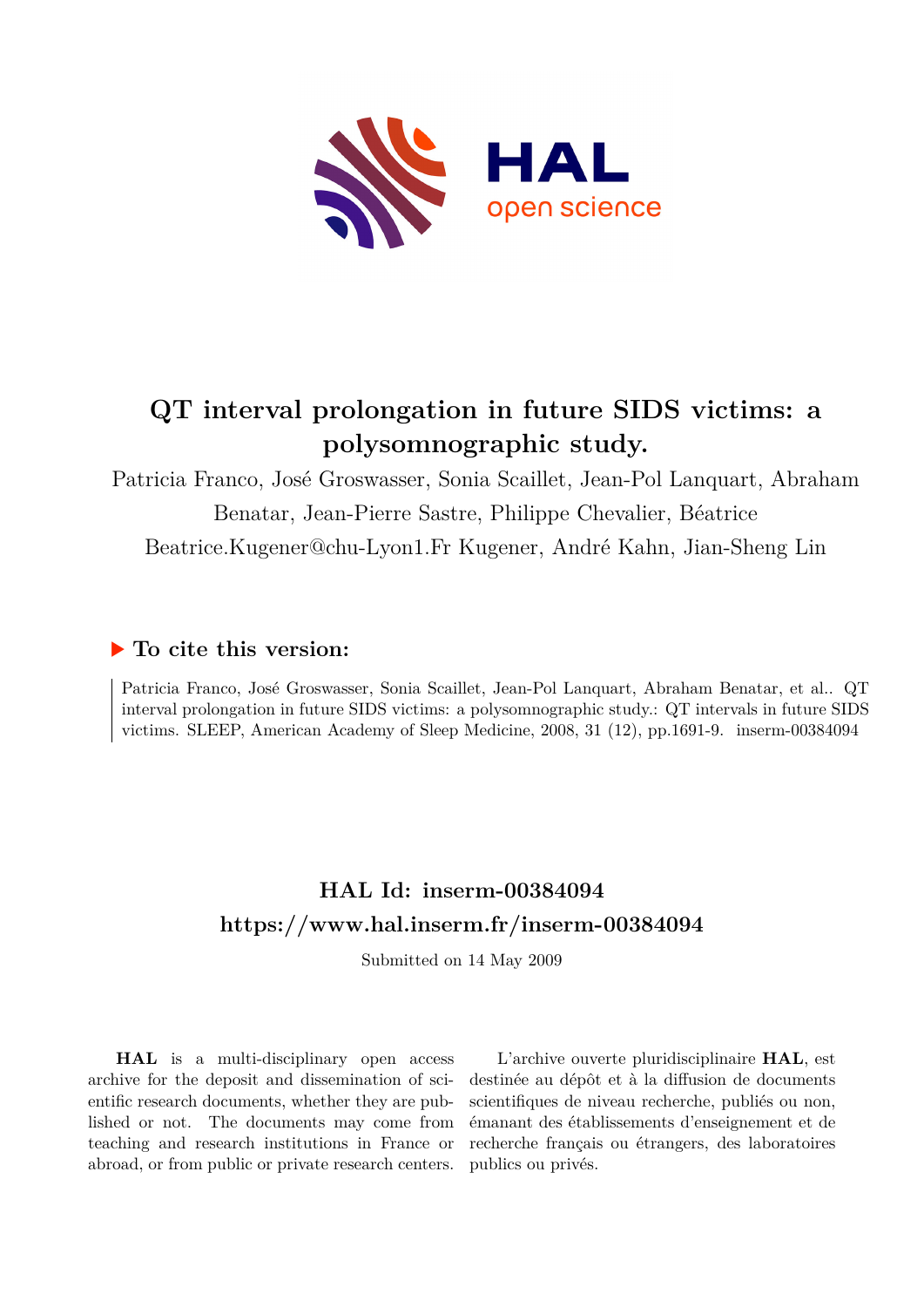# QT INTERVAL PROLONGATION IN FUTURE SIDS VICTIMS: A POLYSOMNOGRAPHIC STUDY

Patricia Franco, MD, PhD<sup>1</sup><sup>\*</sup>, José Groswasser, MD<sup>2</sup>, Sonia Scaillet, MD<sup>2</sup>, Jean-Pol Languart<sup>3</sup>, Abraham Benatar, MD<sup>4</sup>, Jean-Pierre Sastre<sup>1</sup>, Philippe Chevalier, MD, PhD<sup>5</sup>, Béatrice Kugener, MD<sup>1</sup>, André Kahn, MD, PhD<sup>+2</sup>, Jian-Sheng Lin, MD, PhD<sup>1</sup>

<sup>1</sup>Pediatric Sleep Unit, Hôpital Mère-Enfant & INSERM-U628, University Lyon1, Lyon, **France** <sup>2</sup>Pediatric Sleep Unit, University Children's Hospital, ULB, Brussels, Belgium <sup>3</sup>Sleep Unit, Erasmus Hospital, ULB, Brussels, Belgium <sup>4</sup> Pediatric Cardiology, A.Z. Vrie Universiteit van Brussels, Brussels, Belgium  ${}^5$ Department of Cardiology, Hôpital Cardiologique, University Lyon1, France

Short title: QT intervals in future SIDS victims

| <i>*Corresponding author</i> | Patricia Franco, MD, PhD                      |  |
|------------------------------|-----------------------------------------------|--|
|                              | Pediatric Sleep Unit, Hôpital Mère Enfant     |  |
|                              | Claude Bernard University Lyon1,              |  |
|                              | 59, boulevard Pinel, 69677 Lyon cedex, France |  |
|                              | Tel: (+33).4.27856052, Fax: (+33).4.27869230  |  |
|                              | E-mail: $pfranco@univ-lyon1.fr$               |  |

<sup>†</sup> deceased September 1, 2004

Key-words: autonomic nervous system, infant, QTc, sleep, Sudden Infant Death Syndrome. Absence of financial support  $-$  No conflict of interest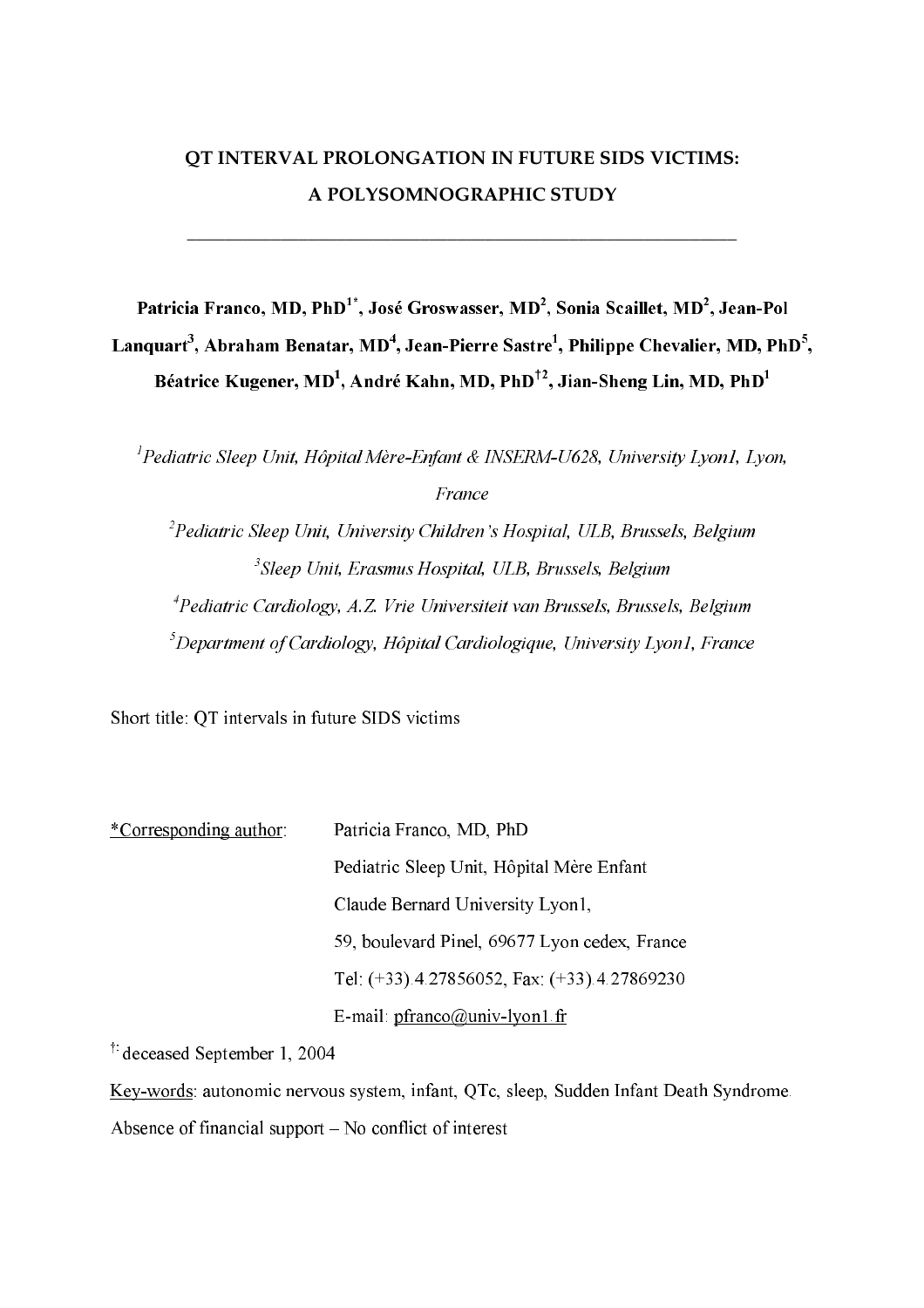#### **ABSTRACT**

**Objective:** Previous data have suggested that a prolonged QTc interval during the first days of life can be associated with some cases of Sudden Infant Death Syndrome (SIDS). Analysis of heart rate variability during sleep in future SIDS victims has shown findings compatible with an imbalance in autonomic tone. We hypothesized that some future SIDS infants could have longer QTc intervals during sleep compared with healthy control infants, and that this difference would correlate with the autonomic imbalance already found in these infants.

Methods: QTc intervals and a heart rate autoregressive power spectral analysis were calculated during the same periods in the polysomnographic sleep recordings of 18 infants who eventually died of SIDS and of 18 control infants. The control infants were matched for sex, gestational age, postnatal age, birth weight and sleep position. The median postnatal age was 8 weeks.

Results: Compared with control infants, future SIDS victims were characterized by longer QTc intervals during total sleep ( $p = 0.019$ ), REM ( $p = 0.045$ ) and NREM sleep ( $p = 0.029$ ). When the night was divided into three equal parts, this difference was always present, but was most marked during the last part of the night. There was, respectively, a negative and a positive correlation between parasympathetic activity and sympathovagal balance and median and maximum QTc interval values.

**Conclusion:** Compared with matched control infants, QTc intervals were increased in future SIDS victims. Such a prolongation could be related to the autonomic dysfunction already reported in these patients.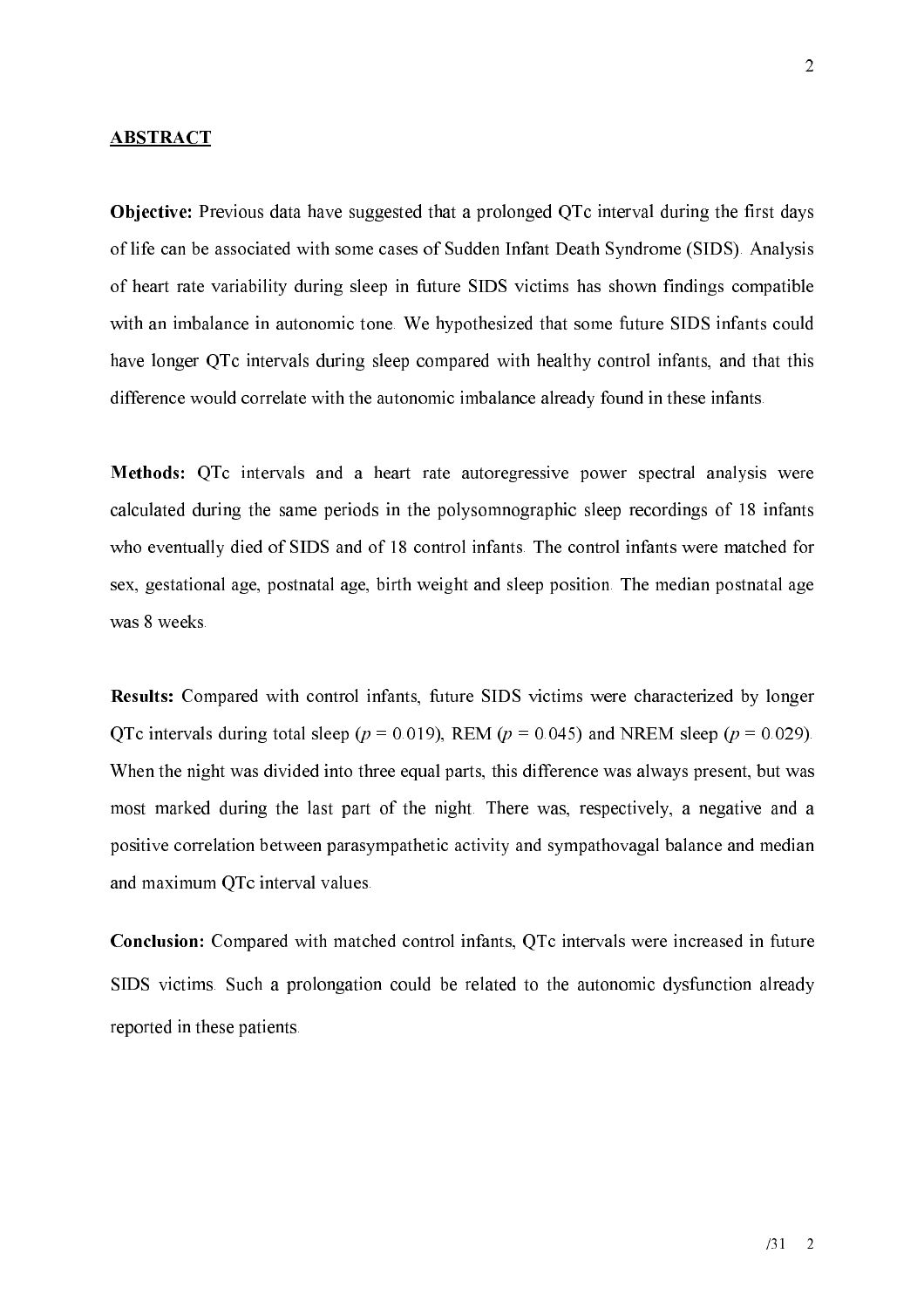### **ABBREVIATIONS**

ANS: autonomic nervous system HF: high frequency HR: heart rate HRSA: heart rate power spectral analysis LF: low frequency LF/HF: low frequency to high frequency power ratio QTc: Corrected QT interval NREM: Non Rapid Eye Movement sleep REM: Rapid Eye Movement sleep SIDS: Sudden Infant Death Syndrome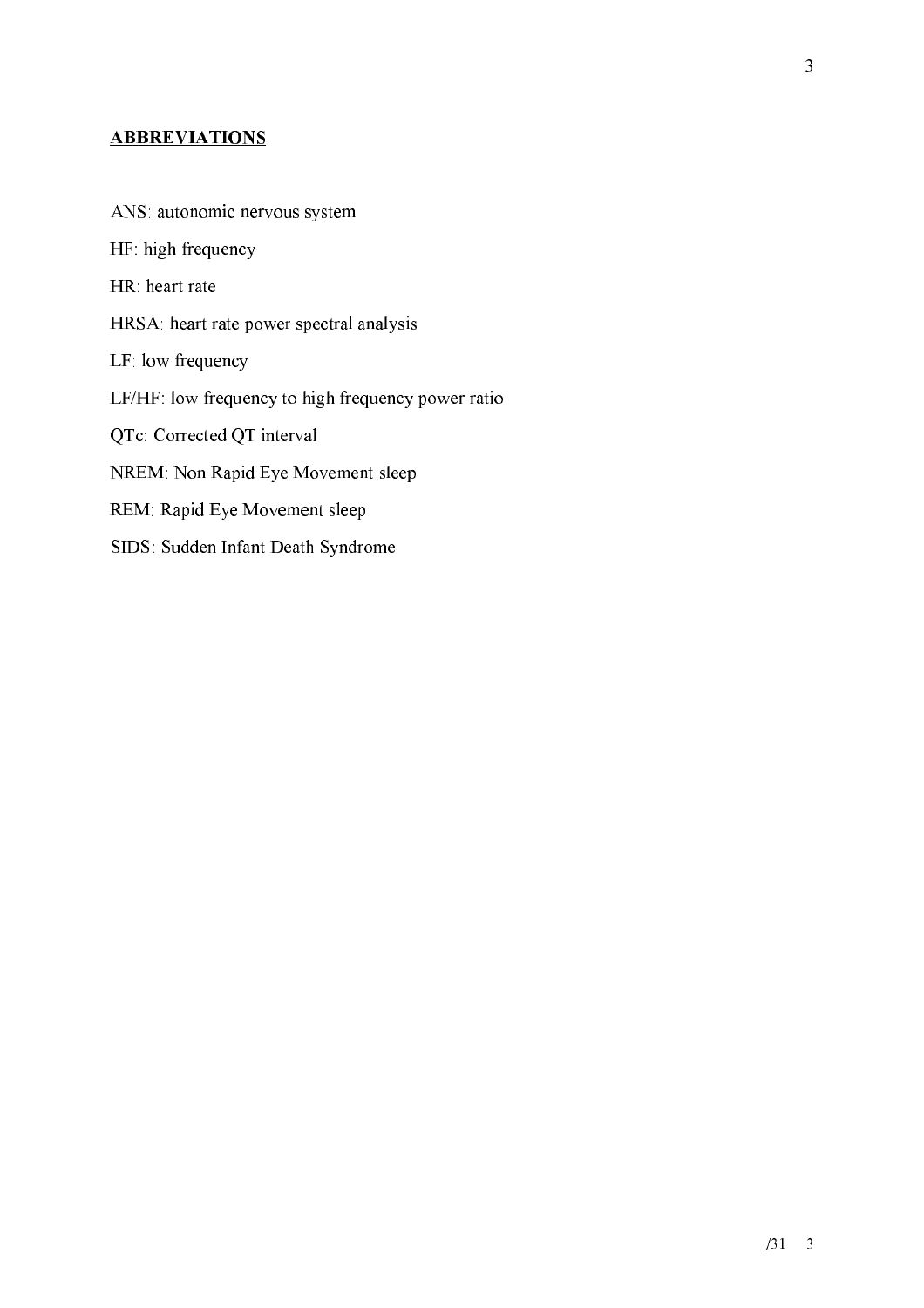#### **INTRODUCTION**

Sudden infant death syndrome (SIDS) is defined as the sudden death of an infant under the age of one year that remains unexplained after a complete postmortem examination, including an investigation of the death scene and a review of the case history. Such deaths occur during sleep, which may be a daytime nap or a night sleep<sup>1</sup>. Despite extensive research, the etiology of SIDS is still unknown. Cardiac mechanisms, including life-threatening arrhythmias, have been suspected of causing a proportion of SIDS cases<sup>2</sup>. A large prospective cohort study provided evidence of an association between neonatal QT prolongation recorded on ECG during the first days of life and the subsequent occurrence of SIDS<sup>3</sup>. Various mechanisms could be implicated in the association between SIDS and QT prolongation. In the late 70's, Schwartz et al. suggested that abnormal development of cardiac sympathetic innervation could occur with a difference in the timing of the maturation between left and right cardiac sympathetic innervation during the first months of life<sup>2</sup>. Such QT prolongation could also be an early manifestation of congenital long QT syndrome<sup>2,4</sup>. Long QT syndrome is a primary cardiac channelopathy with 7 cardiac ion channel genes currently implicated: KCNO1, KCNH2, SCN5A, KCNE1, KCNE2, KCNJ2, CAV3<sup>5</sup>. Potentially lethal cardiac ion channel gene mutations have been found in 9.5% of SIDS infants suggesting that *de novo* mutations in cardiac ion channels could provide a lethal arrhythmogenic substrate in some infants at risk for SIDS<sup>5</sup>. Another possibility is that prolongation of the QTc intervals could be related to the autonomic dysfunction already reported in some of these patients<sup>6-8</sup>. In a previous study, following analysis of night polygraphic recordings of 18 infants who died some weeks later of SIDS compared with those of matched control infants, we reported a higher sympathetic activity in SIDS infants, especially at the end of the night when most cases of SIDS occur<sup>9</sup>. In Schwartz's prospective study of QT values<sup>3</sup>, an ECG was obtained in the first week of life when transitional QT prolongation is a relatively common finding. The purpose of the present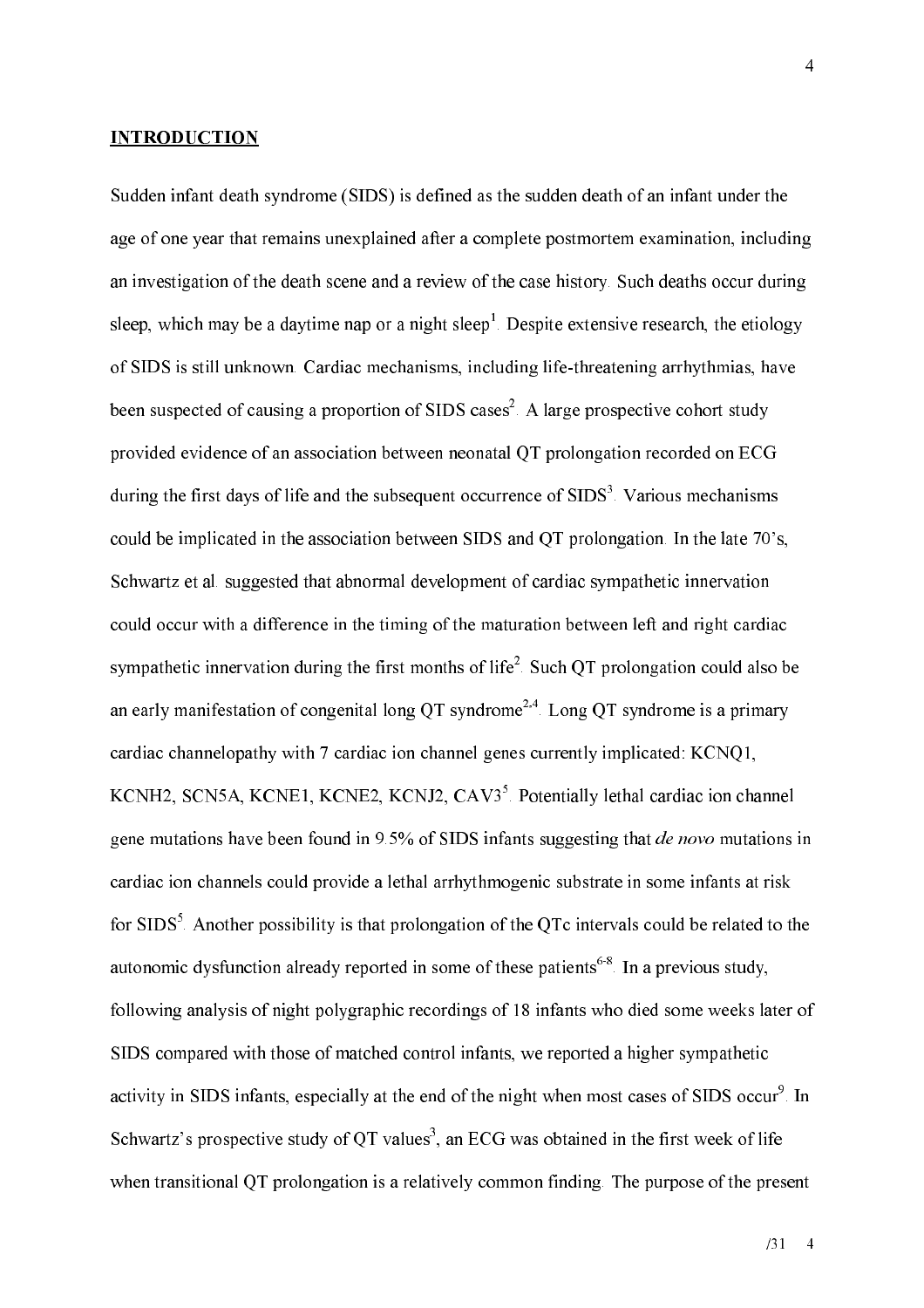study was to determine if certain future SIDS victims recorded at 2-3 months of age could also present prolongations of QTc intervals compared with matched control infants and if this OTc prolongation was related to sleep stages, time of night and autonomic nervous system activity.

#### **METHODS**

#### 1. Patients

Diverse sleep research programs on sleep maturation in infants were initiated in Belgium during the 1980's. Parents could have a polysomnographic night recording of their infant during the first year of life to relieve anxiety about SIDS. The indications were very broad and were based on personal and family history (multiple births, prematurity, maternal smoking, inappropriate weight for gestational age, sibling of a SIDS victim, ...), but also on clinical signs (apparent life-threatening events, breath-holding spells, episodes of fatigue during feeding, profuse sweating, snoring or noisy breathing during sleep,...).<sup>10</sup> More than 45,000 sleep studies have been recorded in the last 25 years. The prevalence of SIDS during this period was 0.8/1000 live births. Forty infants eventually died some days or weeks after their recordings<sup>11</sup>. The recordings of the 18 controls were consecutively selected when matching and technical criteria were found. For each SIDS recording, one recording of a control infant was selected. Control and SIDS infants were matched for sex, gestational age, postnatal age, birth weight and sleep position. All control infants were healthy, had no family history of SIDS and survived the first year of life. Only polysomnographic recordings with digitized ECG signals sampled at 300 Hz were used for the autonomic nervous system studies (Morpheus system, Medatec, Belgium). This system has been available since 1992. All of the recordings of these SIDS and control infants were performed during the same period from 1992 to 1995. Following the SIDS prevention campaign in 1994, the number of SIDS victims decreased abruptly<sup>12</sup>. The 18 recordings of future SIDS victims and matched control infants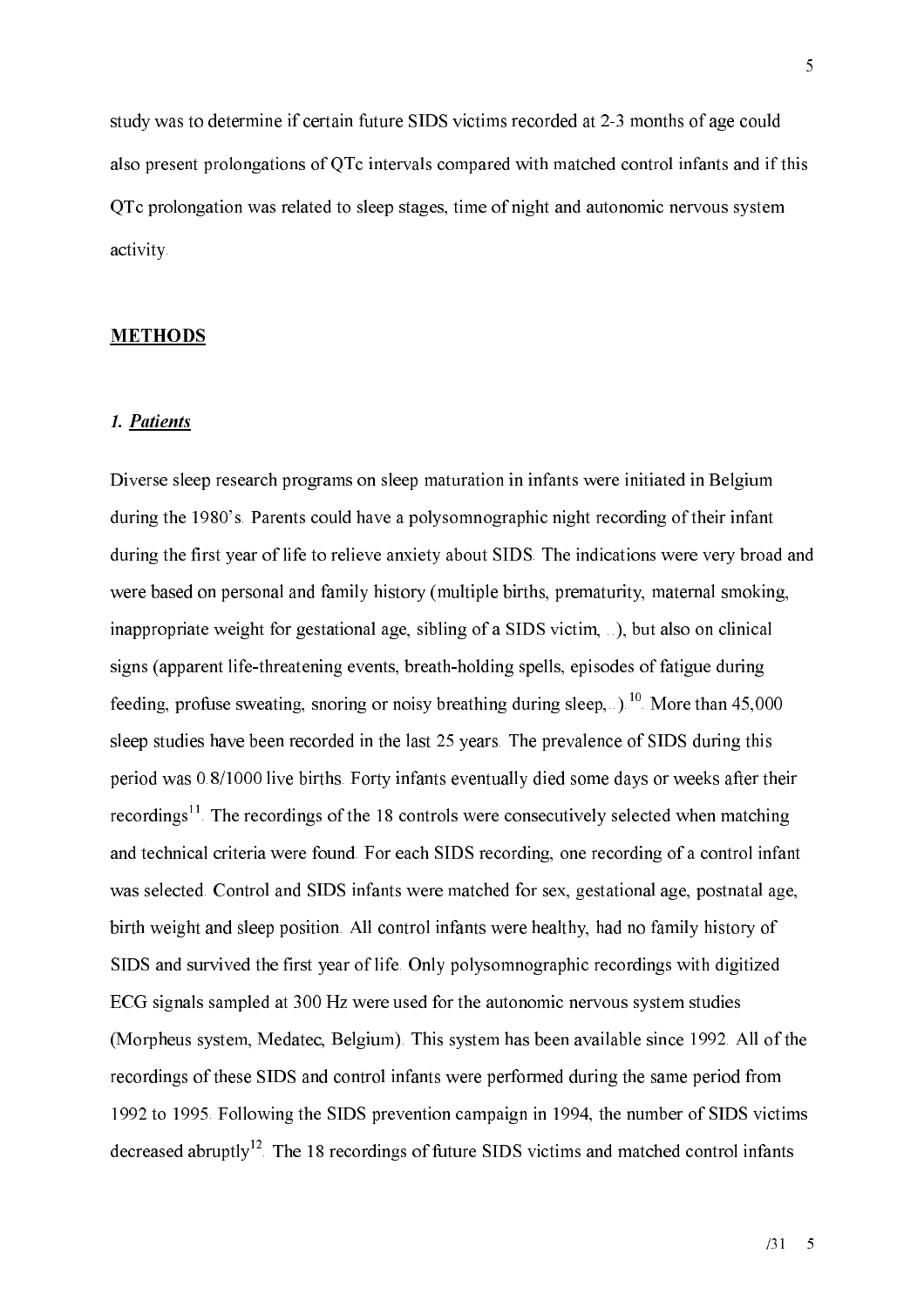were analyzed and the results on autonomic controls have been published $9,13$ . In this population of 18 SIDS victims, 13 were males and 6 were preterm. Two of the preterm infants had inappropriate weights for their gestational ages. One infant was a sibling of a SIDS victim. At the time of recording, no infant had signs of infection. No infant was being monitored at the time of death. The 18 deaths were unexpected, and remained unexplained despite complete postmortem studies. Data on the children's histories and usual behavior were collected using a standard questionnaire before sleep monitoring was undertaken. The questionnaires were coded and analyzed together with the sleep recordings. Treatment by cisapride was noted since this prokinetic agent, which facilitates gastrointestinal motility, was widely used for treatment of gastroesophageal reflux disease in the 1990's<sup>14</sup>. Cisapride was subsequently reported to prolong QT intervals and to induce ventricular arrhythmia<sup>15, 16</sup>. The aims and methodology of the present study were approved by the university ethics committee.

#### 2. Polygraphic recordings

The infants were admitted for a night monitoring session that lasted 8 to 9 h. The data were collected on a computerized polygraph recording system (Morpheus system, Medatec, The following variables were recorded simultaneously: 8 EEGs, 2 Belgium). electrooculograms, digastric electromyography, ECG (DII), thoracic and abdominal respiratory movements by inductive plethysmography, and airflow by means of thermistors taped under each nostril and on the side of the mouth. Oxygen saturation was continuously recorded using a transcutaneous sensor (Ohmeda Box, USA).

#### 3. Data analysis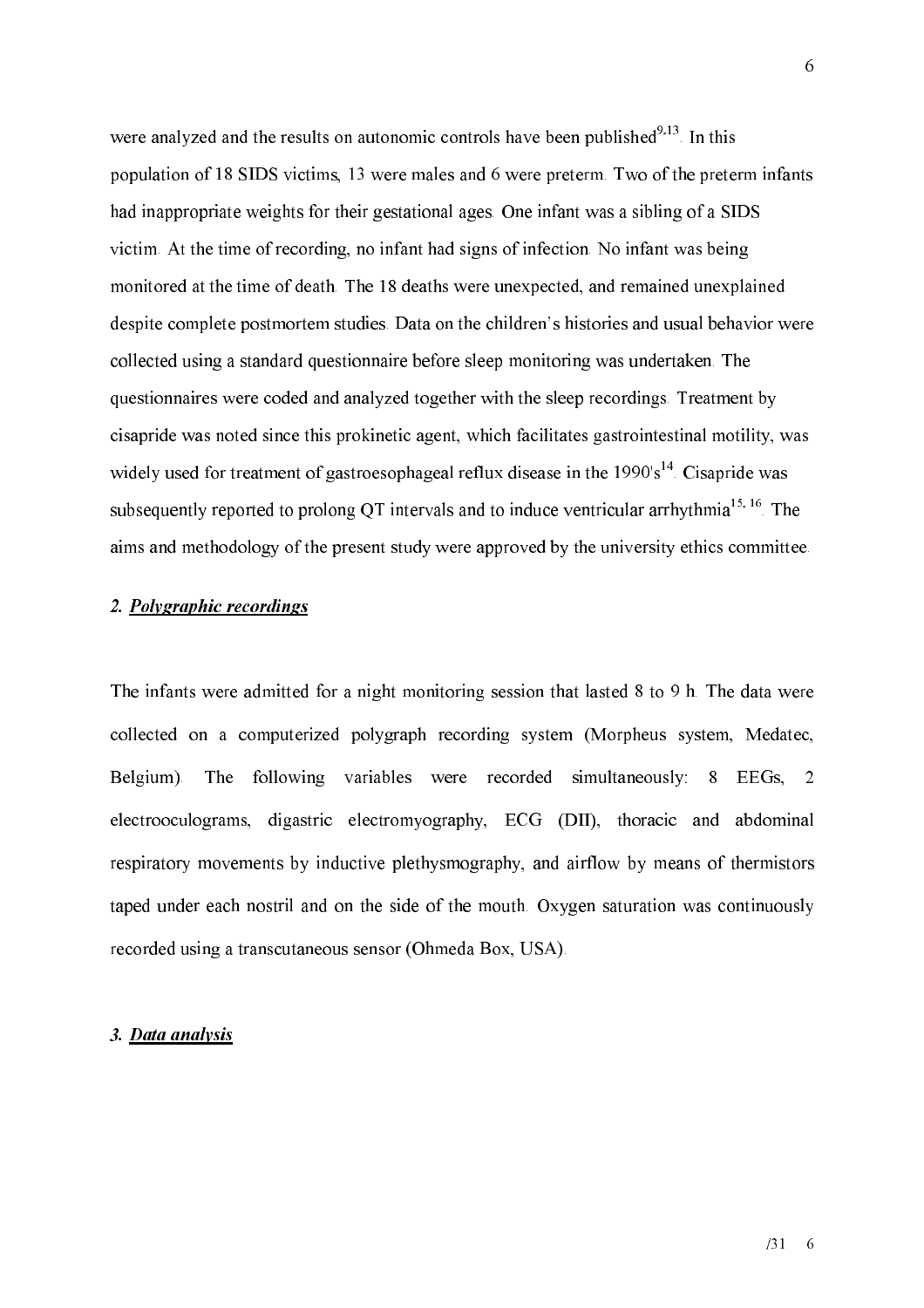#### 3.1. Sleep stages

Each recording was allocated a random code number. The code was disclosed after completion of the analysis. Two independent scorers analyzed the sleep recordings to ensure reliability. The two scorers, who had not taken part in the collection of the data, analyzed the coded recordings without knowing the patient's identity. Conflicting data were discussed, and after consensus, subsequently-agreed codes were used for analysis of the data. Each thirtysecond period of the recordings was analyzed and categorized as either non-rapid eye movement sleep (NREM), rapid eye movement sleep (REM), and movement or wakefulness according to the guidelines in the literature<sup>17</sup>. NREM refers to NREM II and III stages. Sleep efficiency was defined as the ratio of the total sleep time divided by the total recording time, expressed as a percentage. Movement time represents gross body movements detected by movement sensors or seen as movement artifact in the somatic channels (ECG, EEG, respiratory parameters) for less than 15 seconds and reported as a percentage of total recording time.

#### 3.2. Cardiorespiratory parameters

Sleep apneas were scored only if they lasted 3 seconds or more. A central apnea was scored when flat tracings were obtained simultaneously from thoracic/abdominal movements and thermistors. An obstructive appea was scored when continuous deflections were obtained from thoracic movements, while a flat tracing was recorded from thermistors. To avoid artificial scoring due to thermistor displacement, obstructive apneas preceded by body movements, crying, or sighs were rejected. Mixed apneas were defined as central apneas followed directly by obstructive episodes, and were scored with obstructive apneas.

 $\overline{7}$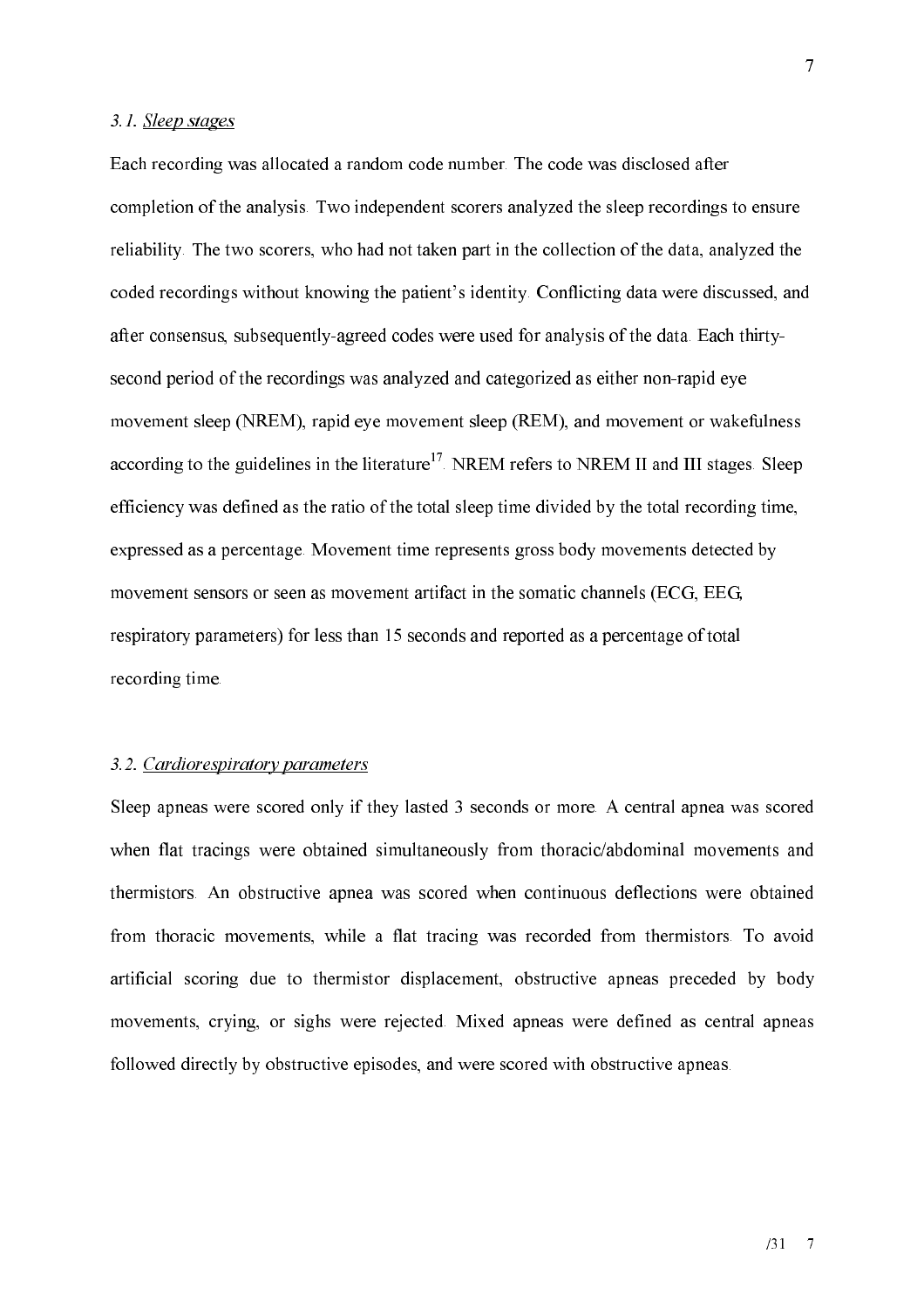#### 3.3. OT intervals

OT and preceding RR intervals were manually measured on the screen using electronic calipers in 3 consecutive heart cycles in each successive REM and NREM sleep stage throughout the night. In order to ensure signal stability, QT intervals were always measured 5 minutes after the onset of REM and NREM sleep. Care was taken to exclude episodes of desaturation, obstructive and central appea. OT was measured from the onset of O wave to the end of the T wave, at its point of return to the isoelectric line. The computer "zoom in" feature made it possible to enlarge the P-QRS-T complex, which provided accurate measurement of the end of the T wave<sup>18</sup>. The QT interval was corrected for heart rate with Bazett's formula<sup>19</sup>. The median, minimal and maximal values of QTc intervals were calculated for total sleep, NREM and REM sleep. Recordings were divided into three periods (9.00 p.m. to 12.00 p.m., 12:01 p.m. to 3:00 a.m., and 3:01 a.m. to 6:00 a.m.) in order to evaluate QTc values throughout the night.

#### 3.4. Heart rate spectral analysis

Heart rate spectral analysis (HRSA) was obtained as follows: digitized ECG signals were sampled at 300 Hz. Premature ventricular contractions, or artifactual RR intervals due to gross body movements or arousals were eliminated by visual analysis of the HR data before HRSA was performed. HRSA was computed for periods of 256 successive RR intervals. QT intervals and HRSA were selected at the same time during the night. An HRSA of the trendgram was calculated for each period according to the method proposed in references 20 and 21 and the Task Force recommendations<sup>22</sup>. The trendgram was defined by the RR time according to the index of the cardiac beat. The autoregressive analysis was directly applied to this time series. The frequencies were expressed in Hzeq to point out the approximation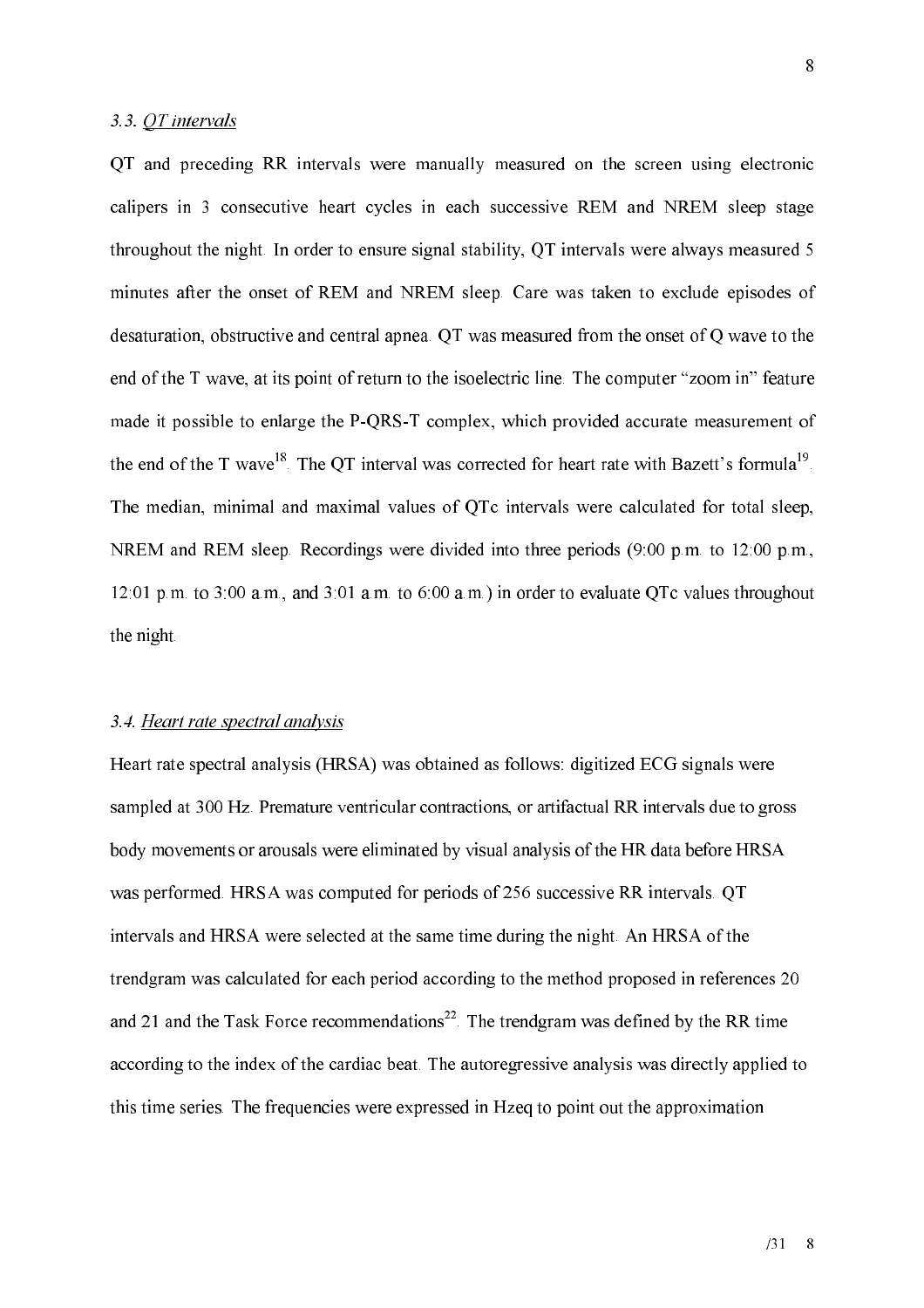involved in this procedure. The validity of this approach has been extensively demonstrated 8, 13, , 20, 21, 22

Two major peaks were recognizable: a low-frequency component (LF) defined by a center frequency of 0.1 Hzeq  $(0.04-0.15 \text{ Hz})$  related to sympathetic and parasympathetic activities and a high-frequency component (HF) defined by a center frequency of 0.4 Hzeq ( $> 0.15-2$ Hzeg), reflecting parasympathetic tone<sup>20</sup>. Respiratory frequency during the selected period was measured manually after being printed. For each 256 RR interval period, the major component in the LF band of the HR spectrum was related to the major component in the HF band, corresponding to the mean respiratory frequency as determined by analysis of breath-tobreath intervals. The LF/HF power ratio for each episode was calculated as an index of the sympathovagal interaction<sup>23</sup>. Spectral components were represented as the RR intervals (in ms), power (in msec<sup>2</sup>), bandwidth (in Hzeq)<sup>20,21</sup>, and normalized power obtained by dividing the power of the period by the total power component (in  $\%$ ), after subtraction of the direct current component<sup>24</sup>.

#### 3.5. Statistical analysis

Wilcoxon matched-paired signed rank test was used to compare the SIDS cases with the matched control subjects and to compare QTc values during the three periods of the night and between REM and NREM sleep. Spearman correlation coefficient was used to describe the relationship between QT intervals and the HRSA data and the frequency of obstructive appea. The results were considered as being significant at  $p \le 0.05$ .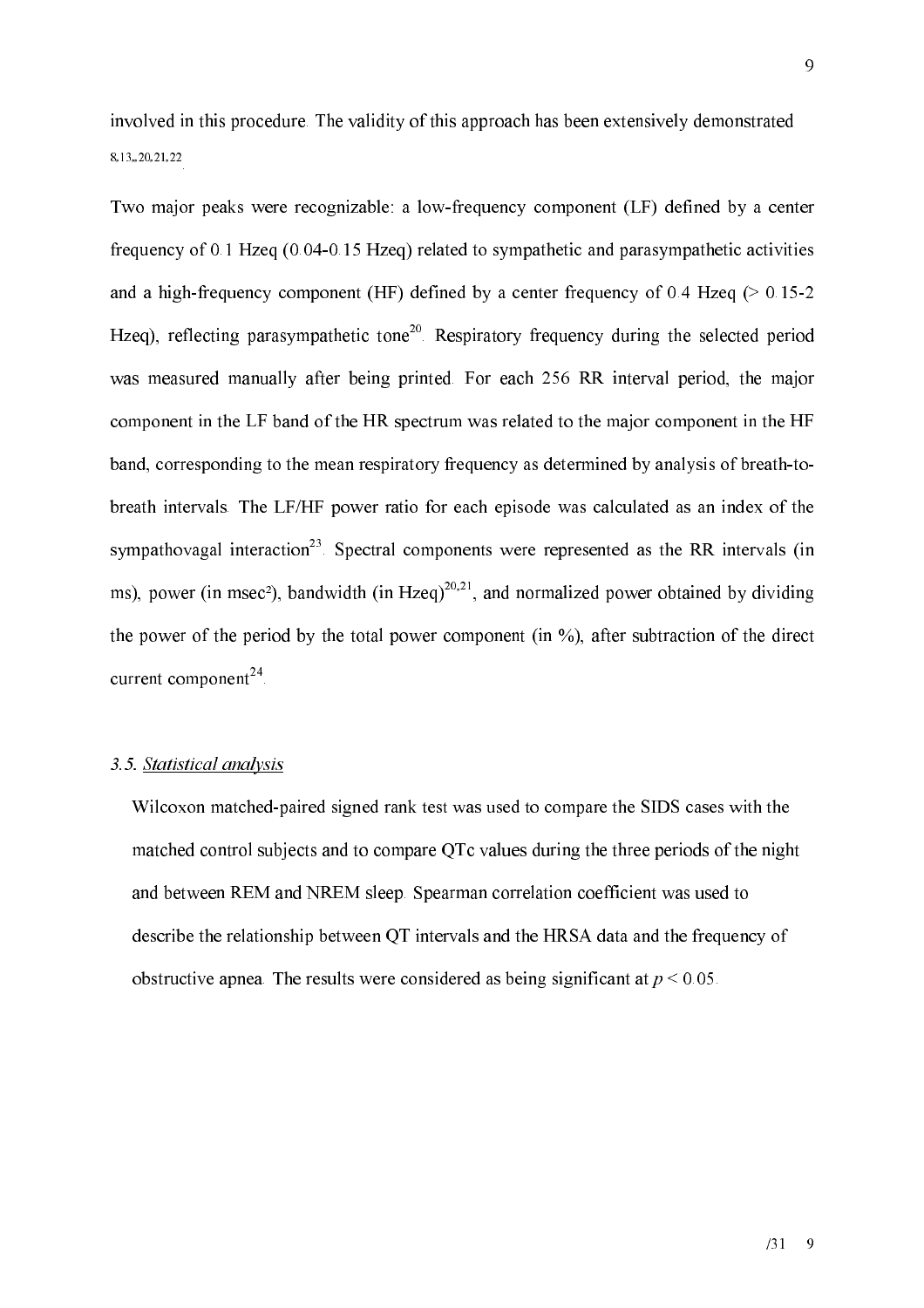#### **RESULTS**

The general characteristics of the infants studied are reported in Table 1. Due to the study design, no differences were noted between the future SIDS victims and the control subjects, except than mothers of future SIDS victims were younger ( $p = 0.038$ ). Only one infant died after 6 months of life, at the age of 36 weeks. Two SIDS infants and three control infants were receiving cisapride at the recommended pediatric dosage. At the time of recording, no infant was receiving other medication.

#### 1. Sleep characteristics

No significant differences were noted between the two groups of infants for the main sleep variables (Table 2). As previously reported<sup>13</sup>, future SIDS victims had more obstructive and mixed appearing episodes than their matched control subjects ( $p = 0.004$ ).

#### 2. OTc values

There were no significant differences between the two groups for the frequency of studied periods for QT analyses in total sleep (224 in future SIDS victims versus 219 in control infants, in NREM sleep (103 in future SIDS victims versus 102 in control infants) and in REM sleep (121 in future SIDS victims versus 117 in control infants).

As shown in Table 3, compared with the control infants, future SIDS victims were characterized by longer median QTc intervals during total sleep ( $p = 0.019$ ), NREM ( $p =$ 0.029) and REM sleep ( $p = 0.045$ ). Max QTc intervals were longer during total sleep ( $p =$ 0.022) and NREM sleep ( $p = 0.023$ ) in future SIDS victims. There were no significant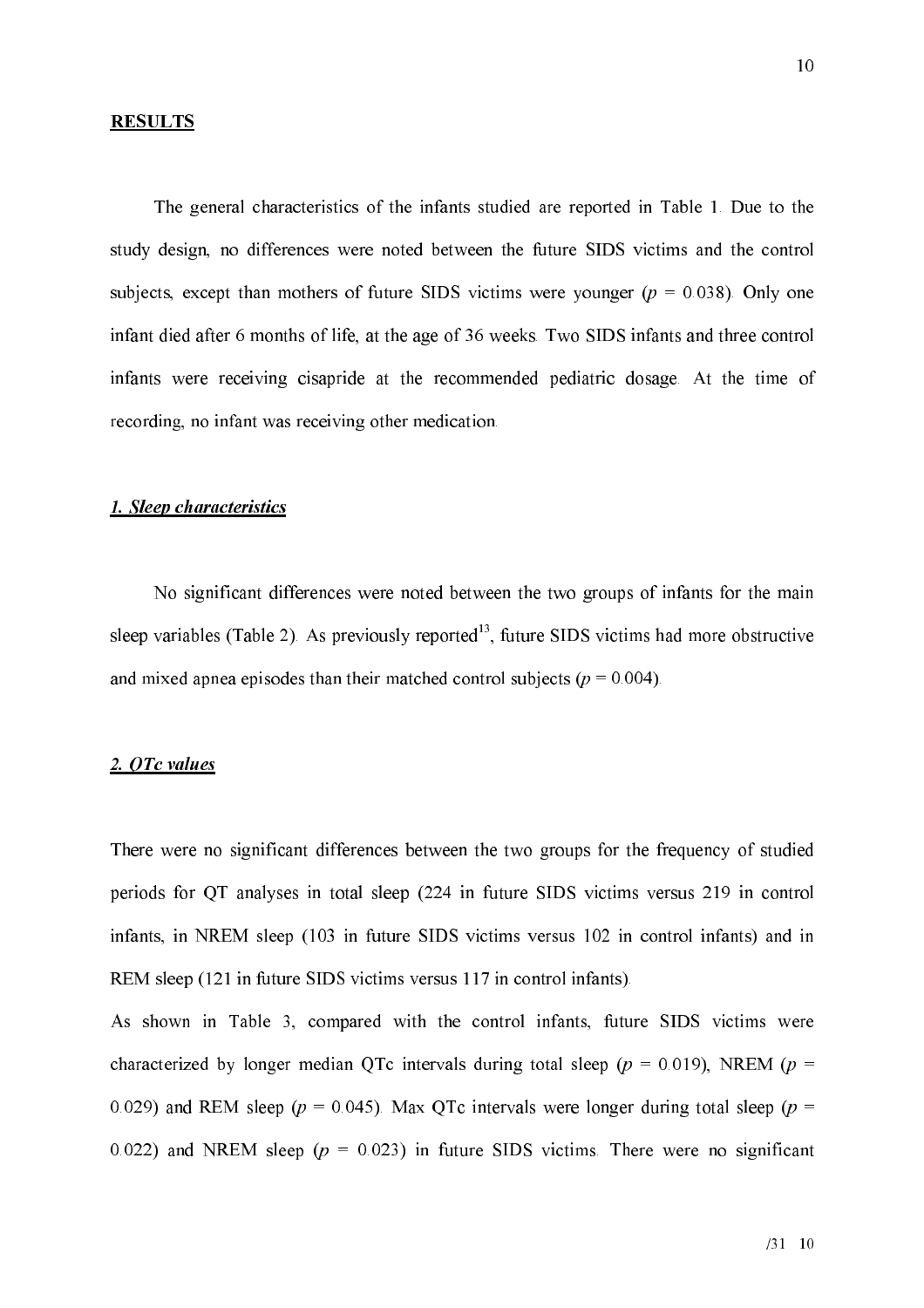differences between REM and NREM sleep for QTc intervals in both SIDS and control infants (Table 3). Only one SIDS infant, but no control infants had median QTc intervals values greater than 440 ms (Table 4). The sibling of the SIDS infant had normal QTc values. There was no significant correlation between the frequency of obstructive apnea and QTc intervals.

#### 3. Nycthemeral variations of QTc values

Differences in median OTc intervals between the two groups of infants were found throughout the night (Table 5, Fig 1). Max QTc intervals tended to differ between future SIDS victims and control infants in the last part of the night ( $p = 0.05$ ). These differences were noted when QTc interval values during REM and NREM sleep were considered together. There were no significant differences when the values in REM and NREM were considered separately.

#### 4. Short-term heart rate spectral analysis

Table 6 provides a summary of the short-term spectral analysis in REM and NREM sleep. Compared with control subjects, SIDS infants were characterized by lower HF powers and HF normalized powers, and higher LF/HF power ratios in total sleep and NREM sleep. The results were the same in both groups for REM sleep concerning HF powers and LF/HF ratios. There were no significant differences in RR intervals, total power of the spectrum, LF values in REM and NREM sleep between the two populations.

#### 5. Correlation between short-term heart rate spectral analysis and OTc values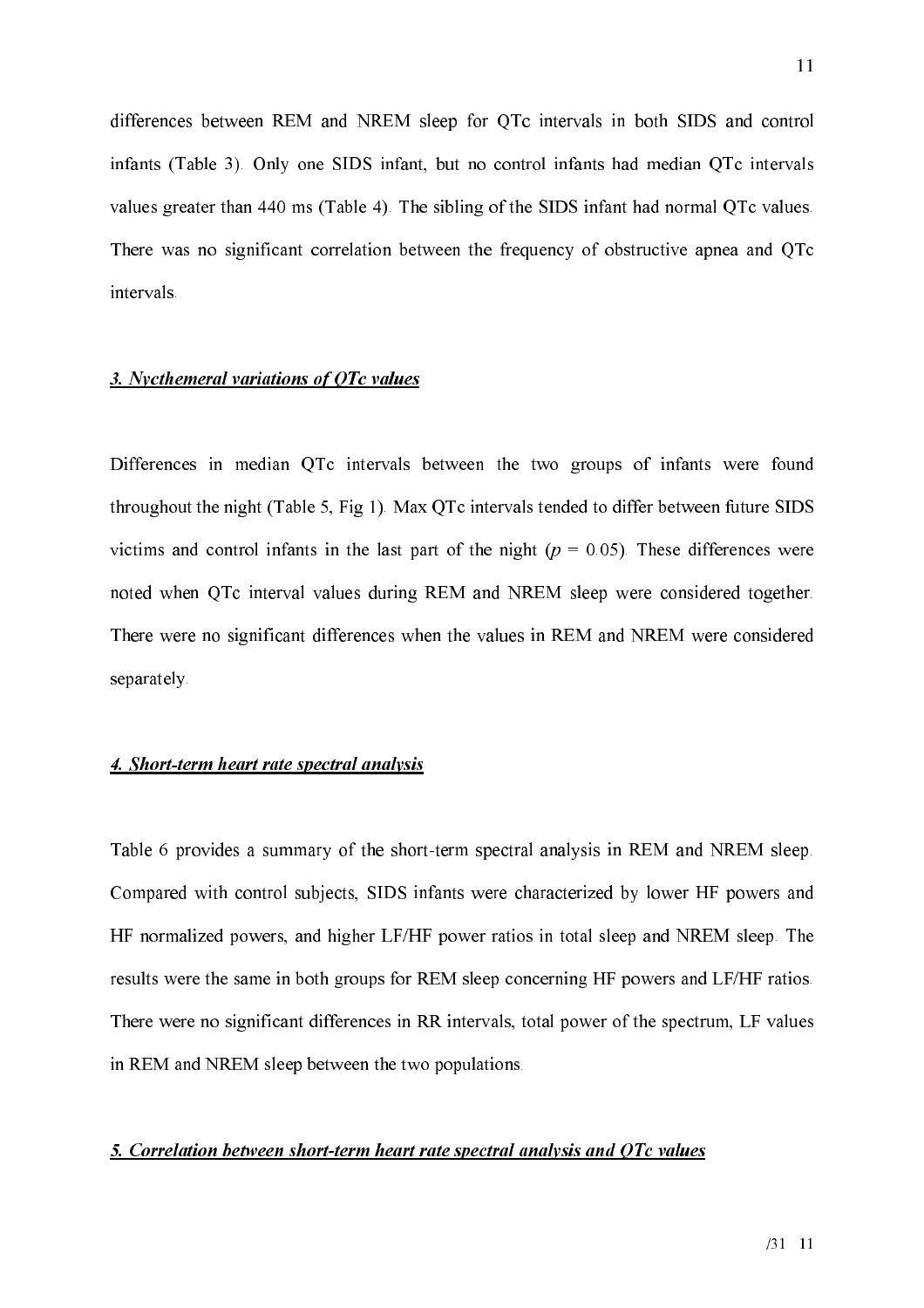For the control infants, there was a negative correlation between parasympathetic tonus and the median and maximum duration of QTc intervals (respectively  $r = -0.48$ ,  $p = 0.048$  and  $r =$ -0.55,  $p = 0.023$ ) in NREM sleep. In REM sleep, there tended to be a correlation between median QTc intervals and parasympathetic tonus  $(r = -0.45)$ . For SIDS victims, there was a positive correlation between sympathovagal balance and the minimum of OTc intervals  $(r =$ 0.36,  $p = 0.048$ ) in total sleep. When the data of control and SIDS victims were considered together, there was a negative correlation between parasympathetic tonus and the median and maximum QTc intervals (respectively  $r = -0.25$ ,  $p = 0.043$  and  $r = -0.25$ ,  $p = 0.045$ ). There was also a positive correlation with sympathovagal tonus and median, minimum and maximum QTc intervals (respectively  $r = 0.26$ ,  $p = 0.033$ ;  $r = 0.28$ ,  $p = 0.024$ ;  $r = 0.301$ ,  $p =$  $0.016$ ).

No significant differences were found between infants receiving cisapride and those without treatment in both SIDS and control infants. Prone position was not associated with significant differences in QTc interval duration in both groups of infants.

#### **DISCUSSION**

Schwartz and colleagues have already suggested in a prospective study of more than 33,000 infants that prolongation of the QT interval on the electrocardiogram recorded in the first week of life is strongly associated with SIDS<sup>3</sup>. Our study demonstrated that a few weeks before death, SIDS victims had longer QT intervals than control infants throughout the night in REM and NREM sleep. This was especially observed in the late hours of the night when most SIDS occur<sup>25, 26</sup> QT intervals were significantly correlated to other aspects of autonomic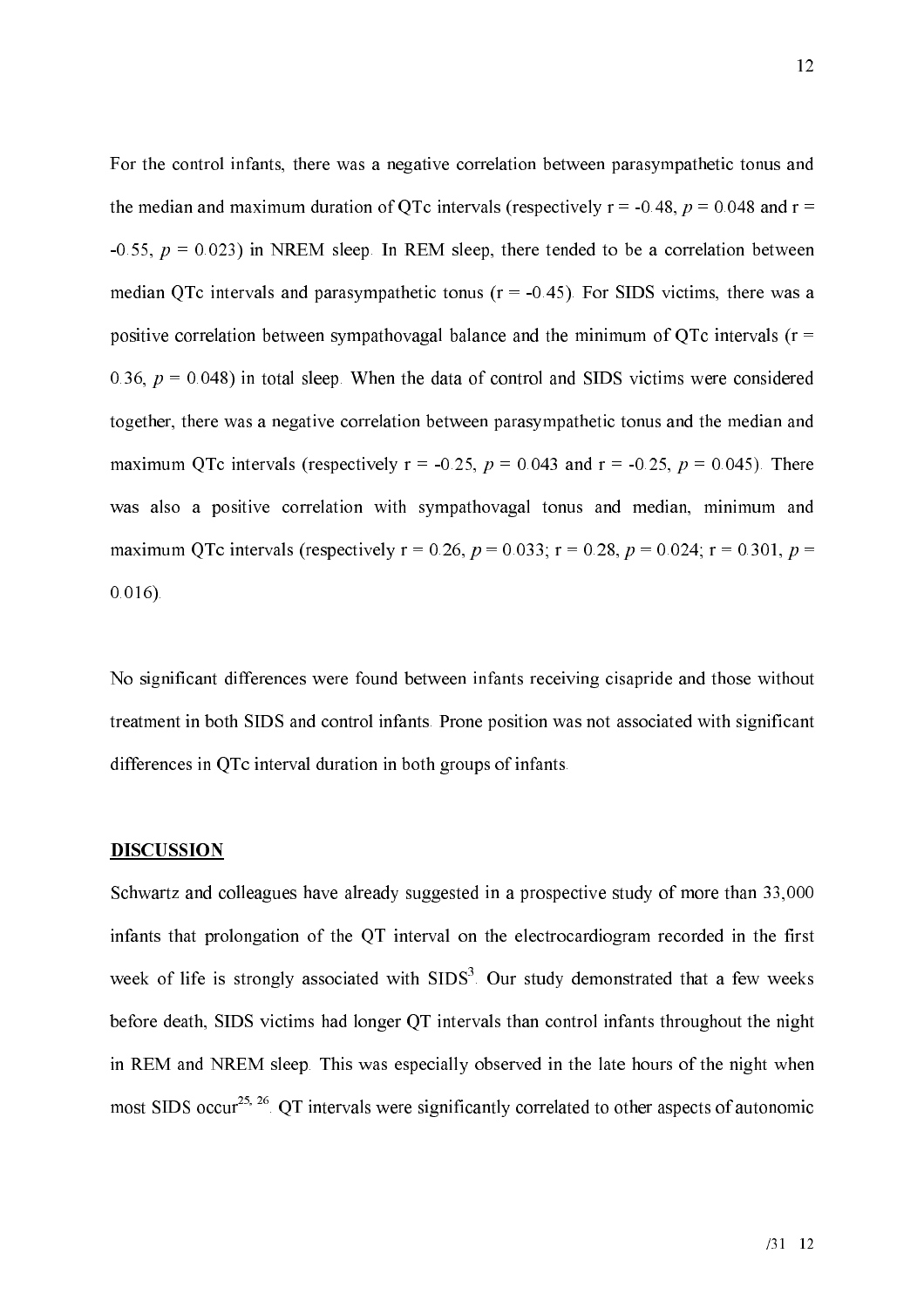regulation, showing, respectively, a negative and a positive correlation between parasympathetic tonus and sympathovagal balance.

The QT interval represents repolarization of the ventricular myocardial cells<sup>27</sup>. If ventricular repolarization is prolonged, there is a risk of torsades de pointes when a ventricular extra beat occurs, leading to ventricular fibrillation with sudden death as a terminal event <sup>28</sup>. OT prolongation can occur from a genetic abnormality or acquired factors. The inherited forms of long QT syndrome are mostly secondary to a dysfunction in the transport of potassium and sodium ions through channels across the myocardial cell membranes<sup>29</sup>. Seven genotypes of long OT syndrome have been identified in families with long OT syndrome  $30$ . The three commonest types are KCNQ1, KCNH2 and SCN5A. Mutations in cardiac ion channels, responsible for the long QT syndrome, were identified in cases initially diagnosed as SIDS  $30,31$ . In the first genetic analysis of the LQT genes in SIDS victims, SCN5A defects were reported in 5% of a prospective SIDS population-based cohort<sup>4</sup>. Recently, Arnestad et al. found 9.4% of the mutations as likely contributors to sudden death in over 200 cases of  $SIDS<sup>5</sup>$ . We found that most of the QTc values were longer than those of the control infants but were usually within the normal ranges. In our study, only one SIDS infant but no control infants, had a markedly long QTc interval with a QTc max at 480 ms. It is very probable that this infant had LOTS.

The QT interval is influenced by many factors including medications (such as cisapride), myocardial disease, biochemical factors (particularly hypokalemia) and physiological factors (autonomic nervous system, sleep...)<sup>14,32-39</sup>. The autonomic nervous system can modify the OT interval by its parasympathetic and sympathetic influences on the sinoatrial node by modulating cardiac rhythm or directly through its sympathetic ventricular innervation<sup>34-37</sup>. A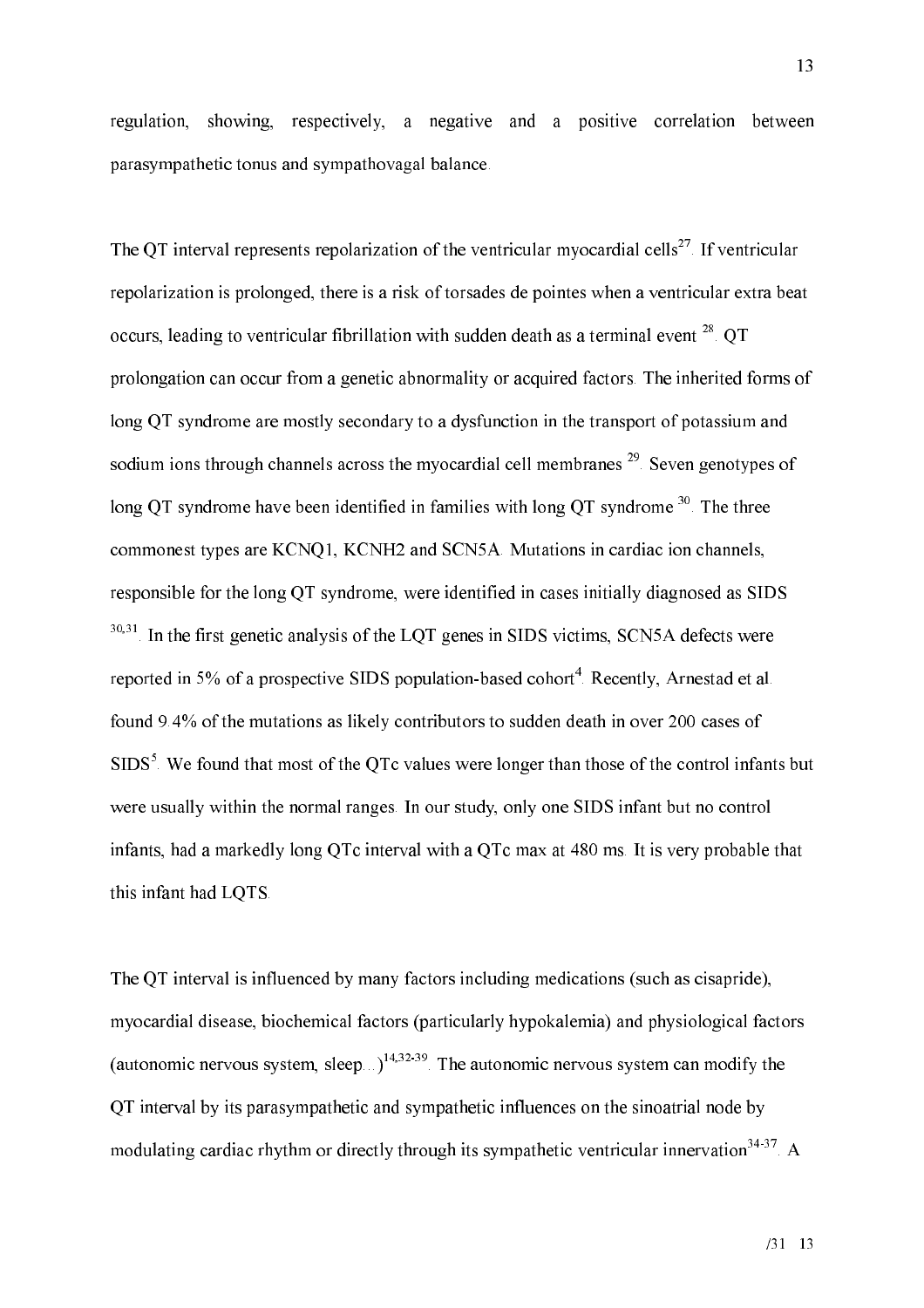circadian modulation of the QT-RR relationship by the sympathetic-vagal balance has shown prolongation of the QT interval during sleep independent of heart rate in normal subjects<sup>38,39</sup>. OT and OTc intervals reach their peaks during the early waking hours, which could reflect the increased autonomic instability at this time of increased vulnerability to ventricular tachycardia and sudden cardiac death<sup>39</sup>.

Cerebral injury at all ages can cause OT prolongation<sup>40</sup>. Pathological and immunohistochemical studies in SIDS infants have demonstrated diffuse lesions within different nuclei of the central nervous system, especially at the brainstem level  $1^{41-43}$ , but also in the cerebellum<sup>44-45</sup>. Serotonergic neuron abnormalities have been reported in the ventral medulla of SIDS victims, in brainstem structures associated with respiratory, cardiovascular and arousal control  $46,47$ . Dysregulation in the autonomic nervous system has recently been recorded in a future SIDS victim whose postmortem investigation later demonstrated brainstem serotoninergic abnormalities<sup>48</sup>. Otherwise, the cerebellum may play a critical role in compensatory responses particularly to autonomic challenges and mediate failure mechanisms in  $\text{SIDS}^{49}$ .

Evidence of changes in cardiac autonomic controls such as higher heart rate<sup>6</sup>, decreased heart rate variability, profuse night sweating, lower parasympathetic tone or higher sympathovagal balance<sup>7,8,11</sup> has been observed in infants who eventually died of SIDS. The obstructive sleep apneas found in future SIDS victims could also be associated with abnormal autonomic control of the upper airways<sup>9,12,50</sup>.

The correlation between QT interval values and autonomic control found in this study confirmed the relation between OT prolongation and autonomic imbalance. The most marked difference in OT intervals between SIDS and control infants was found during the last part of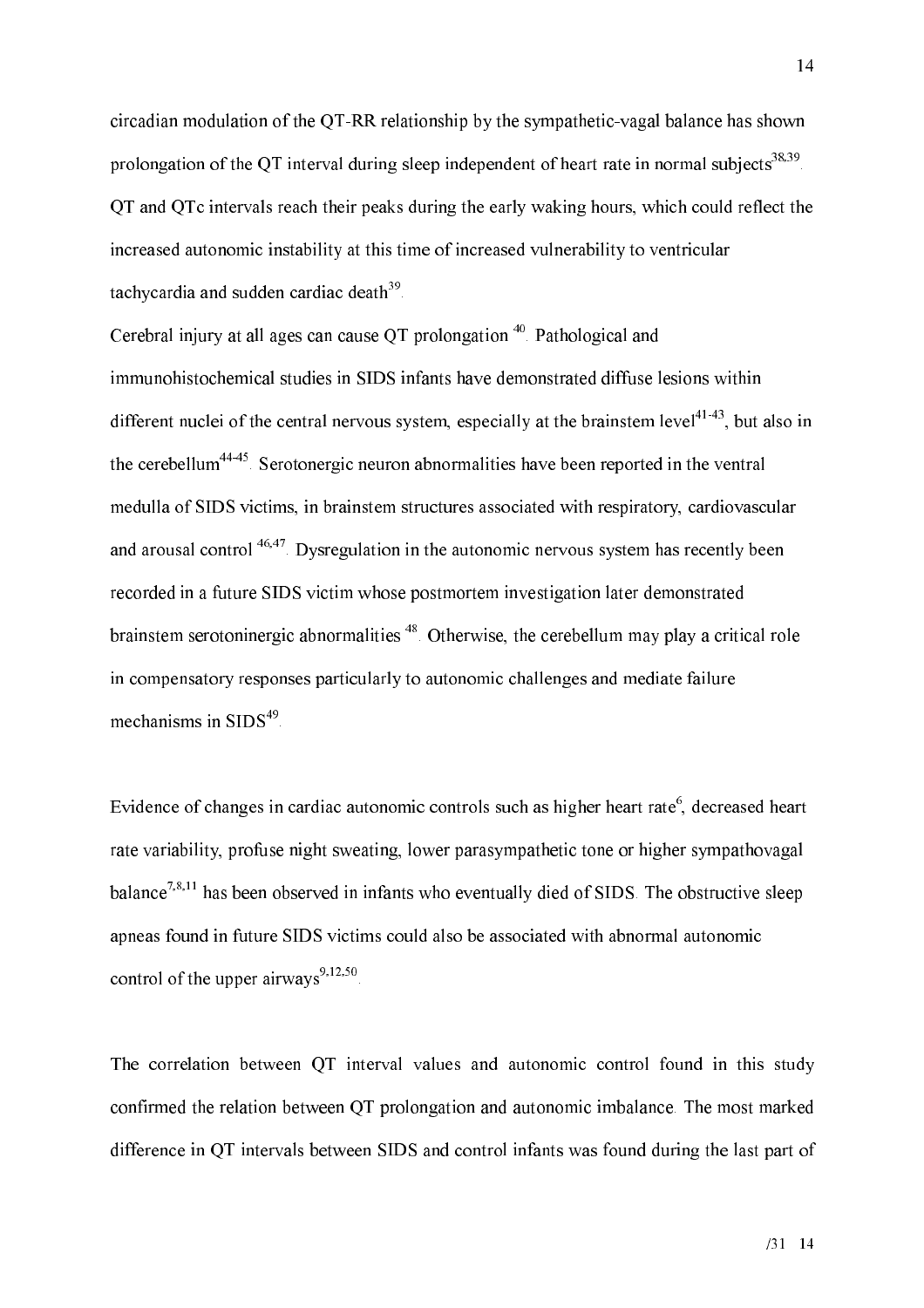the night when a high desynchronized sympathetic peak appears in SIDS victims<sup>9</sup>. QT prolongation could act as an arrhythmogenic substrate which requires a trigger, such as a stress condition for the development of life-threatening arrhythmias. Infants could be exposed to several conditions that increase cardiac electrical instability: REM sleep with bursts of vagal and sympathetic activation, minor upper respiratory tract infections that in infants, easily induce hypoxemia and trigger chemoreceptive reflexes, and environmental risk conditions which increase sympathetic activity such as the prone position<sup>51</sup>, maternal smoking<sup>52</sup>, high ambient room temperature, sleep deprivation. The factors reported to be protective for SIDS such as the use of a pacifier<sup>53</sup> and sleeping supine in a swaddled condition have an inverse effect on the autonomic system, increasing parasympathetic tonus and/or decreasing sympathetic activation. The increase in sympathetic activity could reduce the electrical stability of the heart and precipitate ventricular fibrillation and sudden cardiac  $death<sup>54</sup>$ .

Moreover, most deaths from SIDS occur in the first 6 months of life, with a specific peak between 2 and 4 months of age which coincides with the period when the QTc interval tends to be longest after the first week of life<sup>55</sup>. It has been postulated that this QT prolongation represents a transient development imbalance between the innervation by the right and left sympathetic nerves<sup> $2,55$ </sup>. In agreement with other authors, we did not find statistical differences in OT intervals between the prone and supine positions in 2-3 month-old infants  $56,57$ . Ariagno et al. found longer QTc in the prone position only in preterm infants at 1 month but not at 3 months corrected age<sup>57</sup>.

We must admit that there were several limitations on our study. Firstly, because of the limited number of SIDS subjects available for analysis, this report was restricted to the description of OTc and heart rate spectral analysis. No multiple analyses were performed on the various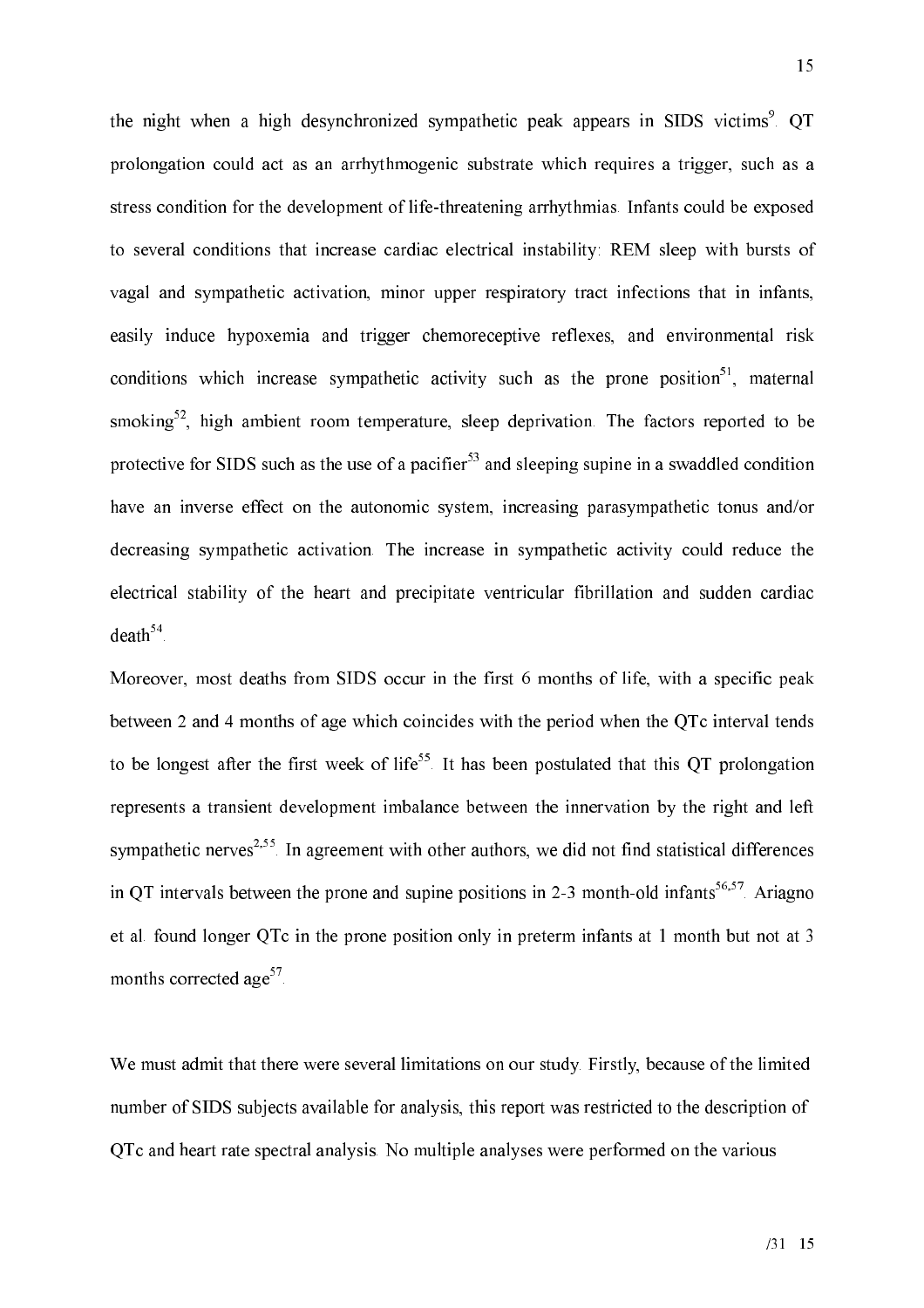infant characteristics that could have led to the identification of determinant factors in QTc interval prolongation. It can also not be excluded that some biases exist in the selection of these infants in the general population. However, there were no significant differences between the two analyzed groups (Table 1). All control infants were healthy and survived the first year of life. Secondly, it is of interest to note that there are no official guidelines on QT interval measurement in childhood. There is no consensus on the number of successive RR intervals required for an accurate evaluation of the QTc. With the advent of modern technology, clinicians have at their disposal various measurement procedures, including digital automatic, manual measurement with calipers or rulers, application of a digitizing board with or without magnification, on-screen measurement with electronic calipers...<sup>58</sup>. The digital manual method in our study could be more accurate than manual measurement. QT interval is often corrected for heart rate. In pediatric practice, Bazett's formula is a widely used method for QT heart rate correction<sup>18</sup>. Some investigators have questioned the appropriateness of this formula for correction of the QT interval. More specifically, Bazett's formula overadjusts the QT interval at high heart rates<sup>17</sup>. In our study, there were no statistical differences in heart rate values between SIDS and control infants. We cannot exclude the possibility that application of Bazett's formula influenced QT values. Such a bias would, however, affect the infants in both groups. In figure 2, we show HR and non-corrected QT values on scatter plots. More SIDS infants had higher median and max non-corrected QT values than control infants in total sleep, NREM and REM sleep. Thirdly, as for heart rate spectral analysis, cross-spectral analysis of respiration and HR changes were not evaluated<sup> $\%$ </sup>. Our previous studies comparing future SIDS victims with control infants have provided results<sup>11</sup> that are similar to those reported by authors using cross-spectral analysis of respiration and heart rate changes<sup>7</sup>. Moreover, the LF/HF ratio must be interpreted with  $care<sup>22,59</sup>$ . While it is generally accepted that in the high-frequency band, the respiratory peak is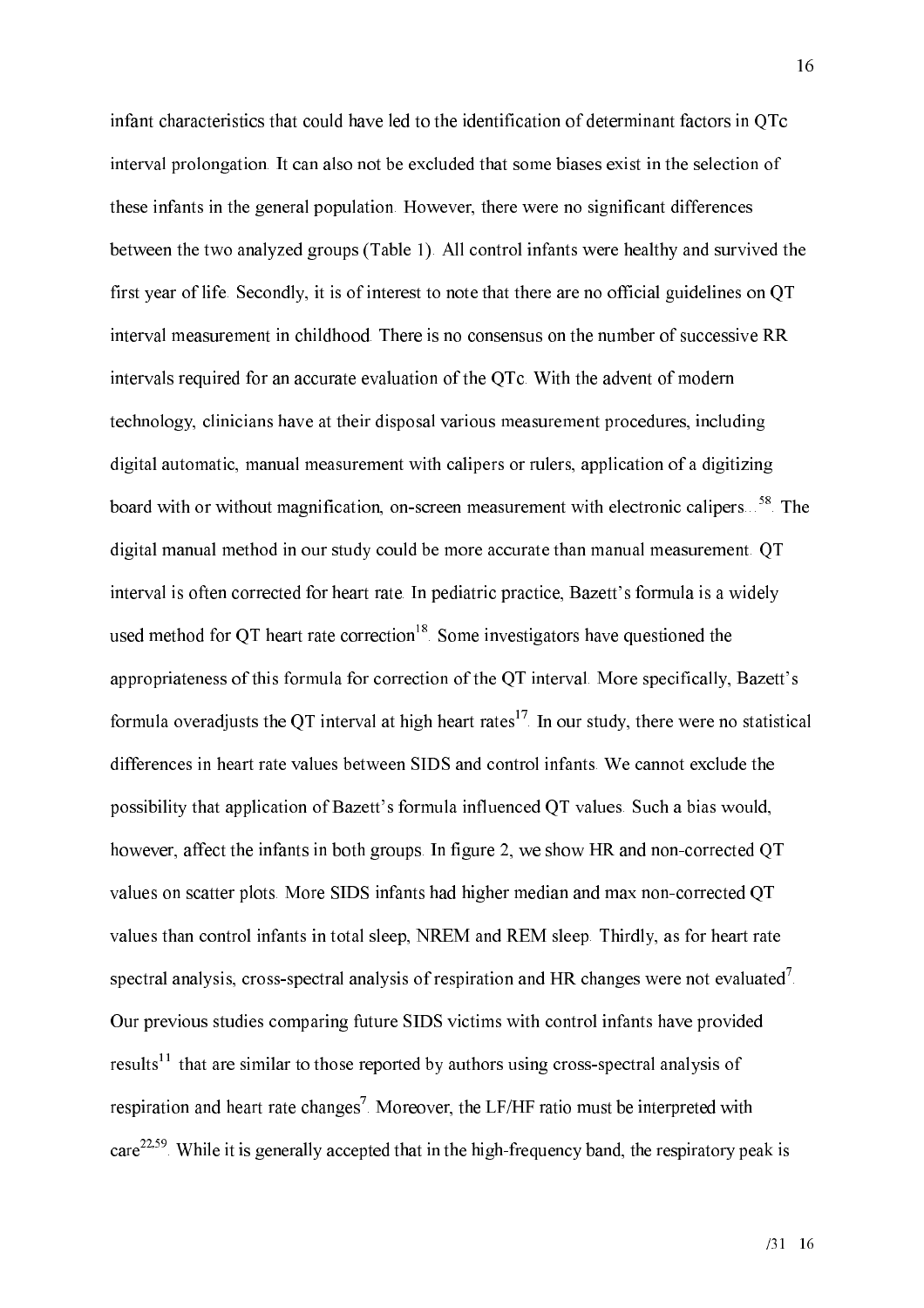principally vagally mediated and can be used as a measure of parasympathetic activity<sup>22,60</sup>. within the low frequency range. HR fluctuations depend on both sympathetic and parasympathetic controls<sup>22</sup>. Vasomotor or thermal influences can be observed under 0.09 Hz<sup>61</sup>. and baroneceptor controls contribute to changes in the 0.1 to 0.15 Hz frequency band<sup>62</sup>. With these restrictions in mind, the ratio of LF/HF powers is usually considered as an index of sympathovagal interaction<sup>22,23,59</sup>. Finally, genetic analysis of the implicated cardiac ion channel genes could not be performed in this retrospective study.

To conclude, SIDS victims as a group had longer QTc intervals than control infants. This prolongation could be related to the autonomic dysfunction already reported in these patients. In our study, one infant probably had LQTS. The concept of systematic ECG screening in newborns to prevent SIDS is still being debated<sup>28</sup>. SIDS is a multifactorial disease. The huge body of epidemiological and physiological data would appear to suggest that a deficit in cardiorespiratory control of arousal could be implicated as a determinant key cause of SIDS <sup>63</sup>. Schwartz and al. propose ECG screening as a cost effective program to prevent all LQTS-related deaths, and in particular, early LOTS SIDS labeled deaths<sup>64,65</sup>. We have asked ourselves if the death of the infant with the QTc of 480 ms and who was probably affected by LQTS could have been prevented by using a beta-blocker treatment. This study advances our comprehension of the mechanisms favoring the unexpected death of an infant during sleep and provides additional data for subsequent discussion of the benefit of newborn ECG screening programs<sup>66</sup>.

#### Acknowledgments

We thank Etienne Denayer, Elie Troch, Gabriel Debilly for their technical assistance, Catherine Limoge for her dedicated administrative work, Susan Higgins and Peter Tucker for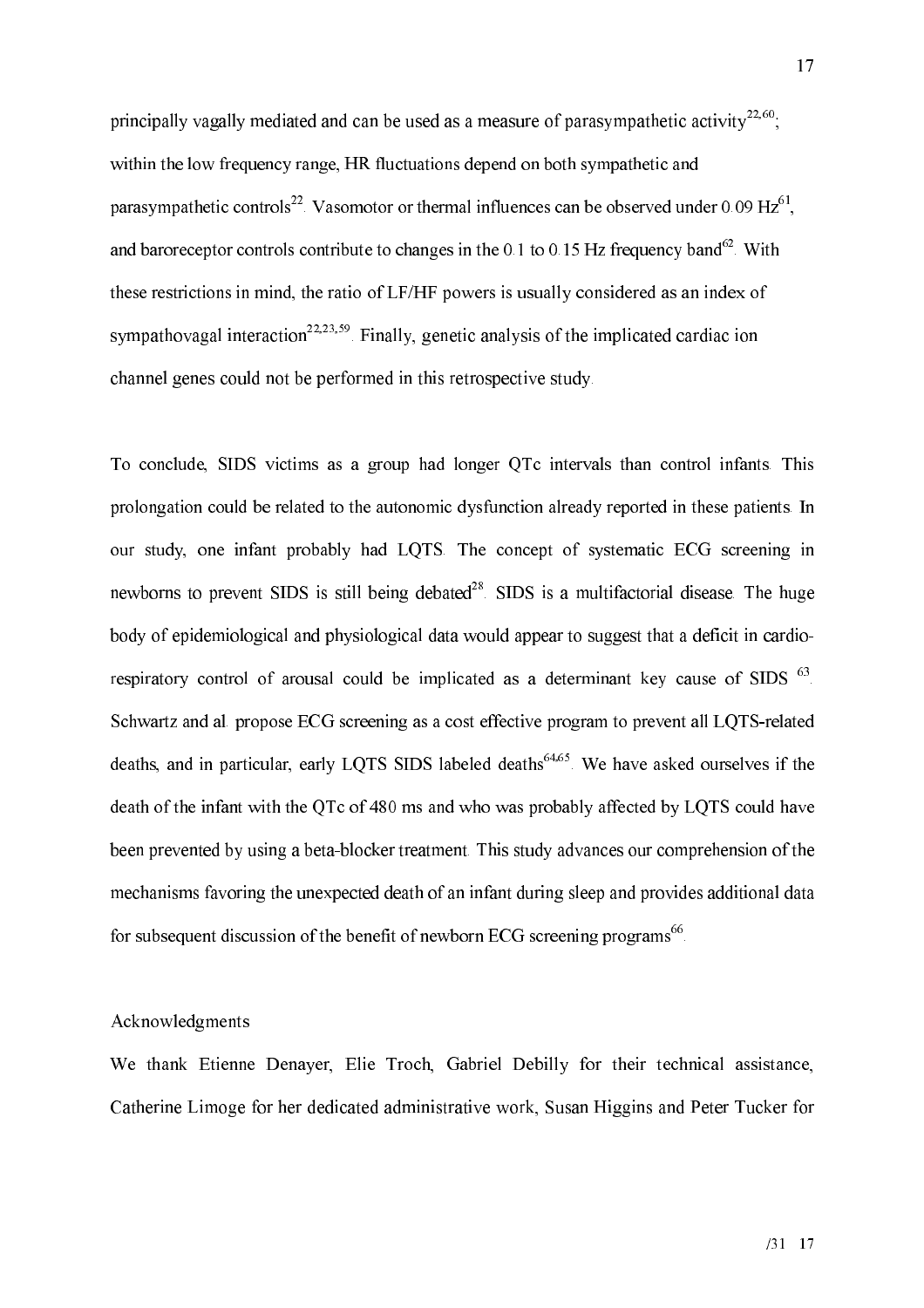the English revision of the manuscript and Rene Ecochard for his advice on statistical analysis.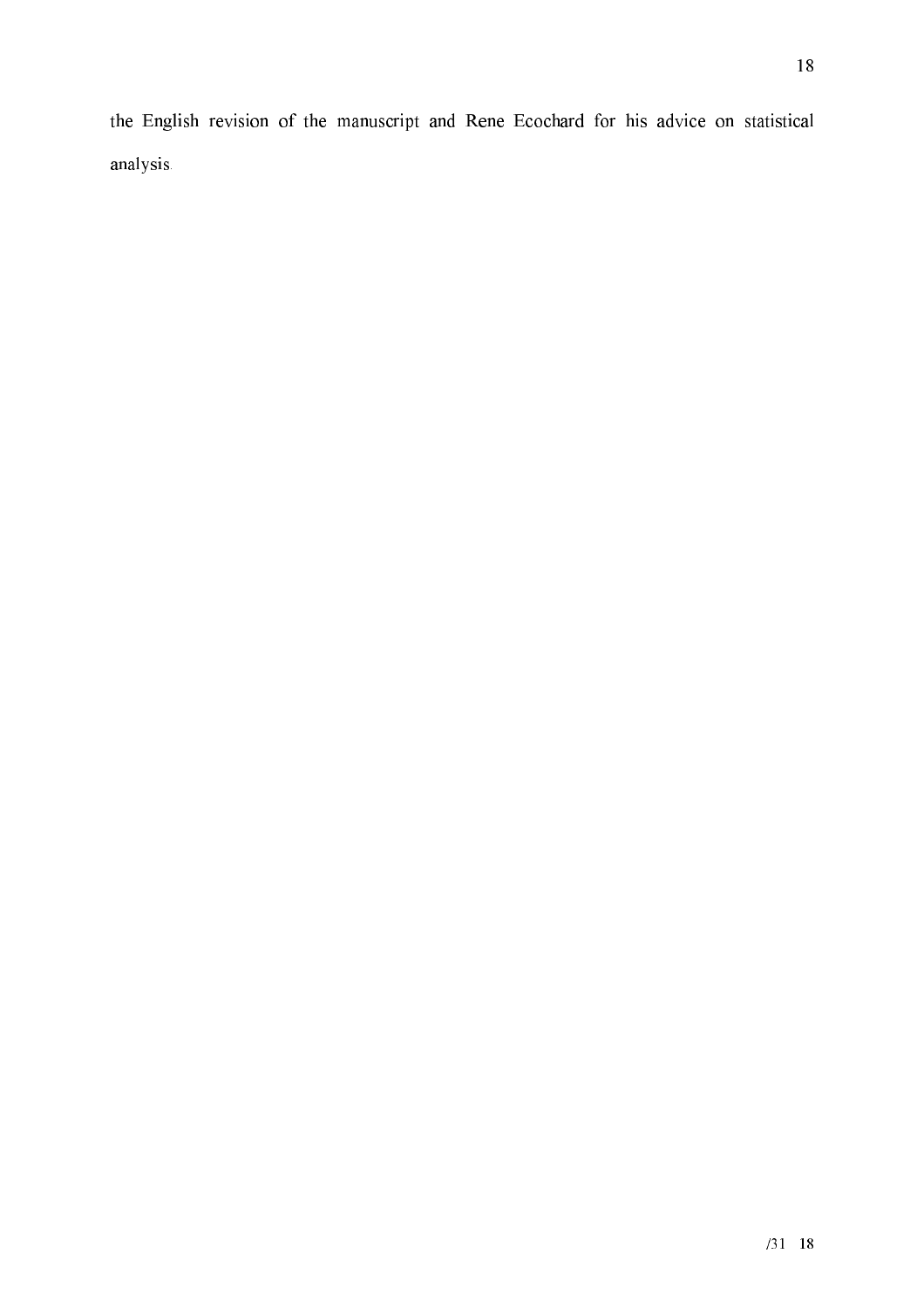### **REFERENCES**

1. Krous HF, Beckwith JB, Byard RW, et al. Sudden Infant Death Syndrome and Unclassified Sudden Infant Deaths: A Definitional and Diagnostic Approach. Pediatrics 2004; 114:234-8.

Schwartz PJ. Cardiac sympathetic innervation and the sudden infant death syndrome.  $\overline{2}$ . A possible pathogenetic link. Am J Med 1976;60:167-72.

Schwartz PJ, Stramba-Badiale M, Segantini A, et al. Prolongation of the QT interval  $\overline{3}$ and the sudden infant death syndrome. N Engl J Med 1998;338:1709-14.

Ackerman MJ, Siu BL, Sturner WQ, et al. Postmortem molecular analysis of SCN5A  $\mathcal{A}_{\cdot}$ defects in sudden infant death syndrome. Jama 2001;286:2264-9.

5. Arnestad M, Crotti L, Rognum TO, et al. Prevalence of long-QT syndrome gene variants in sudden infant death syndrome. Circulation 2007;115:361-7.

Kelly DH, Golub H, Carley D, Shannon DC. Pneumograms in infants who 6. subsequently died of sudden infant death syndrome. J Pediatr 1986;109:249-54.

Kluge KA, Harper RM, Schechtman VL, Wilson AJ, Hoffman HJ, Southall DP.  $7<sup>1</sup>$ Spectral analysis assessment of respiratory sinus arrhythmia in normal infants and infants who subsequently died of sudden infant death syndrome. Pediatr Res 1988;24:677-82.

Kitney RI. New findings in the analysis of heart rate variability in infants. Automedica 8. 1984;5:289-310.

Franco P, Szliwowski H, Dramaix M, Kahn A. Polysomnographic study of the 9. autonomic nervous system in potential victims of sudden infant death syndrome. Clin Auton Res 1998;8:243-9.

10. Kahn A, Groswasser J, Sottiaux M, et al. Clinical symptoms associated with brief obstructive sleep apnea in normal infants. Sleep 1993; 16 : 409-13.

Kato I, Groswasser J, Franco P, Scaillet S, Kelmanson I, Togari H, Kahn A.  $11$ 

Developmental characteristics of apnea in infants who succumb to sudden infant death syndrome. Am J Respir Crit Care Med. 2001: 64: 1464-1469.

Ministère de la Communauté française de Belgique. Statistiques de décès en 12 Communauté Française 1990-1997. Institut Scientifique de la Santé Publique. 2003 (http://www.iph.fgov.be/epidemio/spma).

Franco P, Szliwowski H, Dramaix M, Kahn A. Decreased autonomic responses to 13. obstructive sleep events in future victims of sudden infant death syndrome. Pediatr Res 1999;46 33-9.

Barone JA, Jessen LM, Colaizzi JL, Bierman RH. Cisapride: a gastrointestinal 14. prokinetic drug. Ann Pharmacother 1994;28:488-500.

Lewin MB, Bryant RM, Fenrich AL, Grifka RG. Cisapride-induced long QT interval. 15. J Pediatr 1996;128:279-81.

Hill SL, Evangelista JK, Pizzi AM, Mobassaleh M, Fulton DR, Berul CI. 16. Proarrhythmia associated with cisapride in children. Pediatrics 1998;101:1053-6.

Guilleminault C, Souquet M. Sleep states and related pathology. In: Korobkin R, 17. Guilleminault C, eds. Advances in Perinatal Neurology. New York: Spectrum Publications, 1979:225-47.

Benatar A, Ramet J, Decraene T, Vandenplas Y. OT interval in normal infants during 18. sleep with concurrent evaluation of QT correction formulae. Med Sci Monit 2002;8:CR351-6. 19. Bazett JC. An analysis of time relation of electrocardiograms. Heart 1920;7:353-67.

Baselli G, Cerutti S, Civardi S, et al. Spectral and cross-spectral analysis of heart rate 20. and arterial blood pressure variability signals. Comput Biomed Res 1986;19:520-34.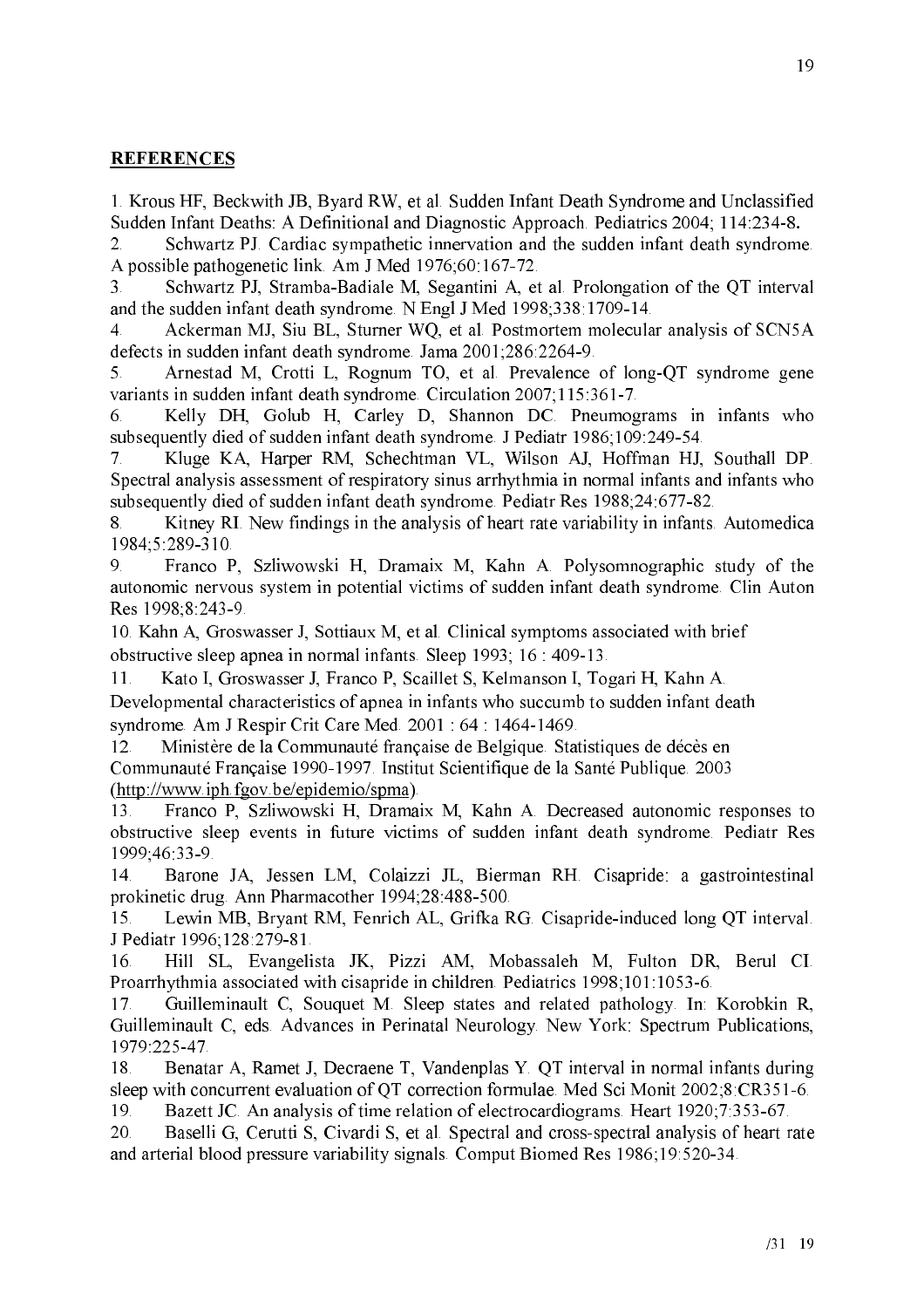21. Pagani M, Lombardi F, Guzzetti S, et al. Power spectral analysis of heart rate and arterial pressure variabilities as a marker of sympatho-vagal interaction in man and conscious dog. Circ Res 1986;59 178-93.

Task Force of the European Society of Cardiology and the North American Society of 22. Pacing and Electrophysiology. Heart rate variability: standards of measurement, physiological interpretation and clinical use. Circulation. 1996; 93:1043-65.

Malliani A, Pagani M, Lombardi F, Cerutti S. Cardiovascular neural regulation 23. explored in the frequency domain. Circulation 1991;84:482-92.

Akaike H. Statistical predictor identification. Ann Inst Stat Math 1970;22:203-17. 24.

Nelson EA, Taylor BJ, Mackay SC. Child care practices and the sudden infant death 25. syndrome. Aust Paediatr J 1989;25:202-4; discussion 5-6.

26. Norvenius SG. Sudden infant death syndrome in Sweden in 1973-1977 and 1979. Acta Paediatr Scand Suppl 1987;333:1-138.

Skinner J. Is there a relation between SIDS and long QT syndrome. Arch Dis Child 27. 2005; 90:445-449.

28. Ackerman M. The long QT syndrome. Pediatrics in Review. 1998;19:232-8.

29. Moss A. Long QT Syndrome. JAMA 2003;289:2041-2044...

Schwartz PJ, Priori SG, Dumaine R, et al. A molecular link between the sudden infant 30. death syndrome and the long-QT syndrome. N Engl J Med 2000;343:262-7.

Schwartz PJ, Priori SG, Bloise R, et al. Molecular diagnosis in a child with sudden  $31.$ infant death syndrome Lancet. 2001; 20;358:1342-3.

32 Yelamanchi VP, Molnar J, Ranade V, Somberg JC. Influence of electrolyte abnormalities on interlead variability of ventricular repolarization times in 12-lead electrocardiography. Am J Ther 2001;8:117-22.

Taran LM, Szilagyi, N. The duration of the electrical systole  $(Q-T)$  in acute rheumatic 33. carditis in children. Am Heart J 1947;33:14-26.

Cappato R, Alboni P, Pedroni P, Gilli G, Antonioli GE. Sympathetic and vagal 34 influences on rate-dependent changes of QT interval in healthy subjects. Am J Cardiol 1991;68:1188-93.

Magnano AR, Holleran S, Ramakrishnan R, Reiffel JA, Bloomfield DM. Autonomic 35. nervous system influences on QT interval in normal subjects. J Am Coll Cardiol 2002;39:1820-6.

Browne KF, Zipes DP, Heger JJ, Prystowsky EN. Influence of the autonomic nervous 36. system on the Q-T interval in man. Am J Cardiol 1982;50:1099-103.

37. Zaza A, Malfatto G, Schwartz PJ. Sympathetic modulation of the relation between ventricular repolarization and cycle length. Circ Res 1991;68:1191-203.

Molnar J. Zhang F. Weiss J. Ehlert FA. Rosenthal JE. Diurnal pattern of OTc interval: 38. how long is prolonged? Possible relation to circadian triggers of cardiovascular events. J Am Coll Cardiol 1996;27:76-83.

Browne KF, Prystowsky E, Heger JJ, Chilson DA, Zipes DP. Prolongation of the Q-T 39. interval in man during sleep. Am J Cardiol 1983;52:55-9.

40. Khechinashvili G, Asplund K. Electrocardiographic changes in patients with acute stroke: a systematic review. Cerebrovasc Dis 2002; 14:67-76.

41. Takashima S, Becker LE. Delayed dendritic development of catecholaminergic neurons in the ventrolateral medulla of children who died of sudden infant death syndrome. Neuropediatrics 1991;22 97-9.

Filiano JJ, Kinney HC. Arcuate nucleus hypoplasia in the sudden infant death 42. syndrome. J Neuropathol Exp Neurol 1992;51:394-403.

Waters KA, Meehan B, Huang JQ, Gravel RA, Michaud J, Cote A. Neuronal 43. apoptosis in sudden infant death syndrome. Pediatr Res 1999;45:166-72.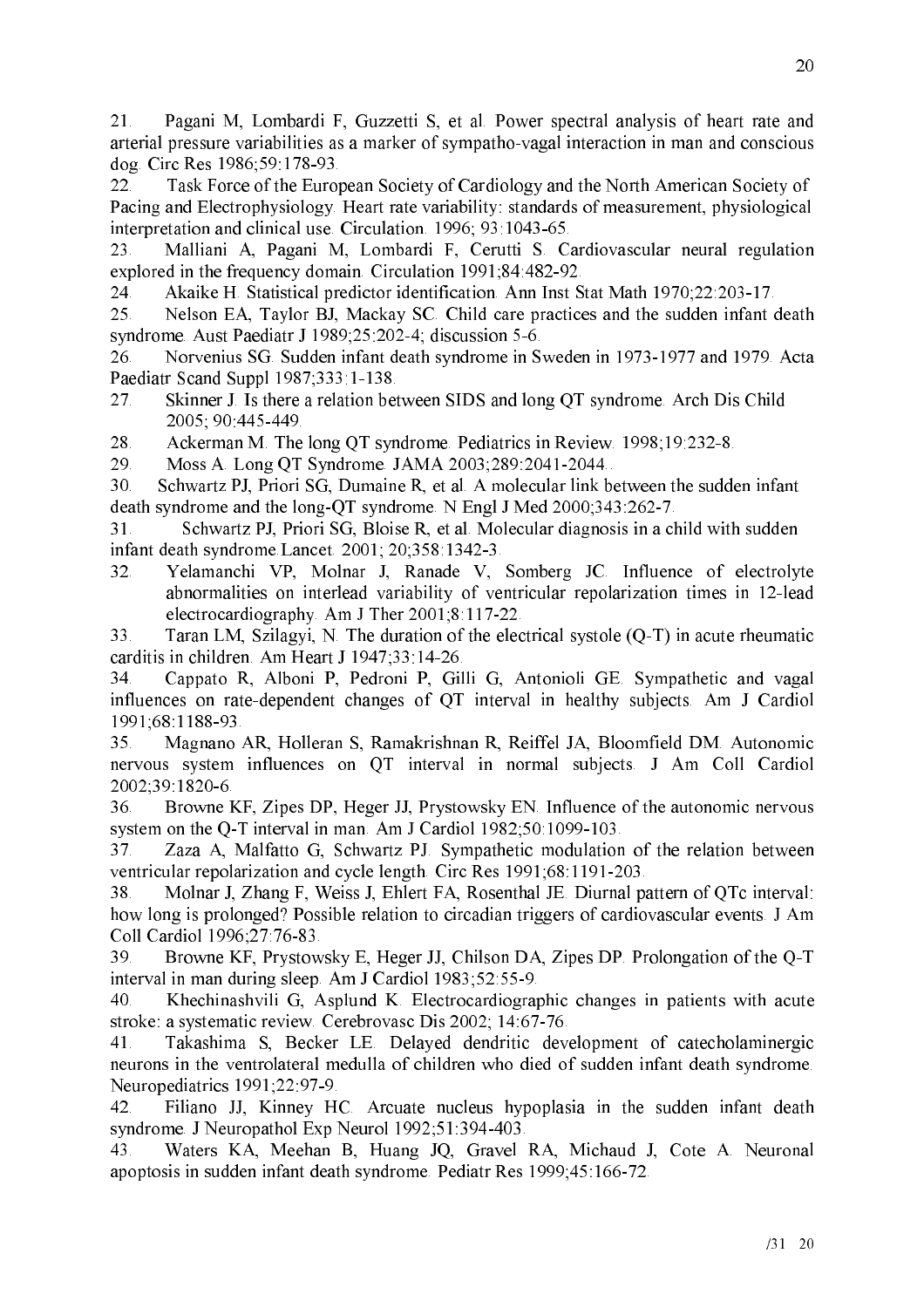44. Kinney HC, McHugh T, Miller K, Belliveau RA, Assmann SF. Subtle developmental abnormalities in the inferior olive: an indicator of prenatal brainstem injury in the sudden infant death syndrome. J Neuropathol Exp Neurol. 2002;61:427-41.

45. Lavezzi AM, Ottaviani G, Mauri M, Matturri L. Alterations of biological features of the cerebellum in sudden perinatal and infant death. Curr Mol Med. 2006; 6:429-35.

Kinney HC, Filiano JJ, White WF. Medullary serotonergic network deficiency in the 46. sudden infant death syndrome: review of a 15-year study of a single dataset. J Neuropathol Exp Neurol 2001;60:228-47.

47. Paterson DS, Trachtenberg FL, Thompson EG, et al. Multiple serotonergic brainstem abnormalities in sudden infant death syndrome. Jama 2006;296:2124-32.

48. Kinney HC, Myers MM, Belliveau RA, et al. Subtle autonomic and respiratory dysfunction in sudden infant death syndrome associated with serotonergic brainstem abnormalities: a case report. J Neuropathol Exp Neurol 2005;64:689-94.

49. Harper RM, Woo MA, Alger JR. Visualization of sleep influences on cerebellar and brainstem cardiac and respiratory control mechanisms. Brain Res Bull. 2000;53:125-31.

50. Sullivan CE, Grunstein RR, Marrone O. Sleep apnea-pathophysiology: upper airway and control of breathing. In: Guilleminault C, Partinnen M (Eds). Obstructive sleep apnea syndrome: clinical research and treatment. New York, Raven Press Ltd, 1990, pp. 49-69.

51. Franco P, Groswasser J, Sottiaux M, Broadfield E, Kahn A. Decreased cardiac responses to auditory stimulation during prone sleep. Pediatrics 1996;97:174-8.

Franco P, Chabanski S, Szliwowski H, Dramaix M, Kahn A. Influence of maternal 52. smoking on autonomic nervous system in healthy infants. Pediatr Res 2000;47:215-20.

Franco P, Chabanski S, Scaillet S, Groswasser J, Kahn A. Pacifier use modifies 53. infant's cardiac autonomic controls during sleep. Early Hum Dev 2004;77:99-108.

Lown B, Verrier RL. Neural activity and ventricular fibrillation. N Engl J Med 54. 1976;294 1165-70.

Schwartz PJ, Montemerlo M, Facchini M, Salice P, Rosti D, , Poggio G, et al. The QT 55. interval throughout the first 6 months of life: a prospective study. Circulation 1982;66(3):496-501.

56. Baker SS, Milazzo AS, Jr., Valente AM, et al. Measures of cardiac repolarization and body position in infants. Clin Pediatr (Phila) 2003;42:67-70.

57. Ariagno RL, Mirmiran M, Adams MM, Saporito AG, Dubin AM, Baldwin RB. Effect of position on sleep, heart rate variability, and QT interval in preterm infants at 1 and 3 months' corrected age. Pediatrics 2003;111:622-5.

Malik M, Batchvarov VN. Measurement, interpretation and clinical potential of QT 58. dispersion. J Am Coll Cardiol 2000;36:1749-66.

59. Trinder J, Kleiman J, Carrington M, et al. Autonomic activity during human sleep as a function of time and sleep stage. J Sleep Res 2001;10:253-64.

60. Akselrod S, Gordon D, Madwed JB, Snidman NC, Shannon DC, Cohen RJ 1985 Hemodynamic regulation: investigated by spectral analysis. Am J Physiol 249: H867-875.

Burton AC. The range and variability of the blood flow in the human fingers and the 61. vasomotor regulation of body temperature. Am J Physiol 1939, 127:437-453.

62. Schweitzer A. Rhythmical fluctuations of the arterial blood pressure. J Physiol 1945 104:25P

63 Moon RY, Horne RS, Hauck FR. Sudden Infant Death Syndrome. Lancet; 370:1578-1587.

Schwartz P. Newborn ECG screening to prevent sudden cardiac death. Heart Rhythm 64. 2006; 3:1353-1355.

Quaglini S, Rognoni C, Spazzolini C, et al. Cost-effectiveness of neonatal ECG 65. screening for the long QT syndrome. Eur Heart J 2006; 15:1824-1832.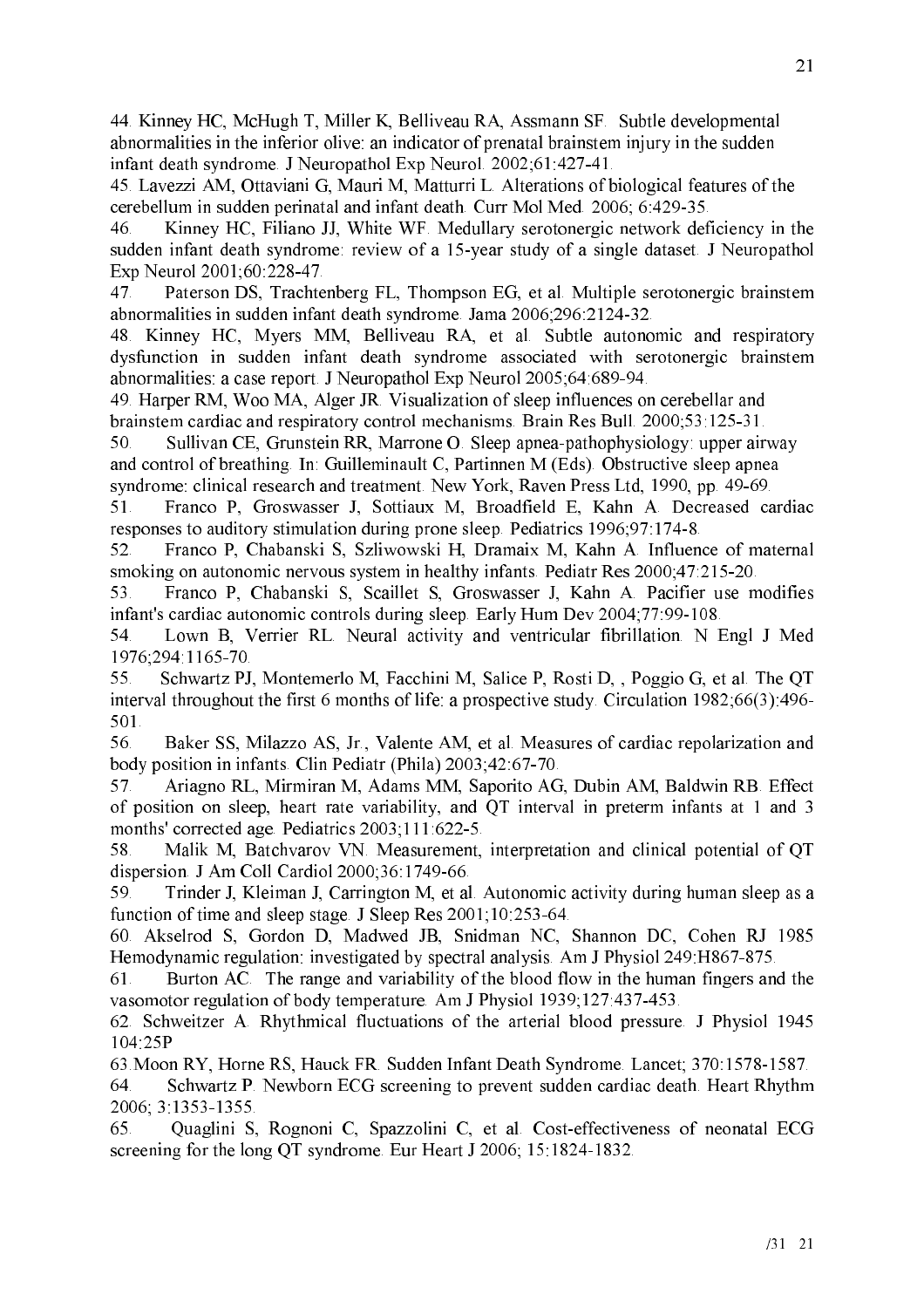22

66. Berul C, Perry J. Contribution of Long-QT syndrome genes to Sudden Infant Death Syndrome. Circulation 2007; 115: 294-296.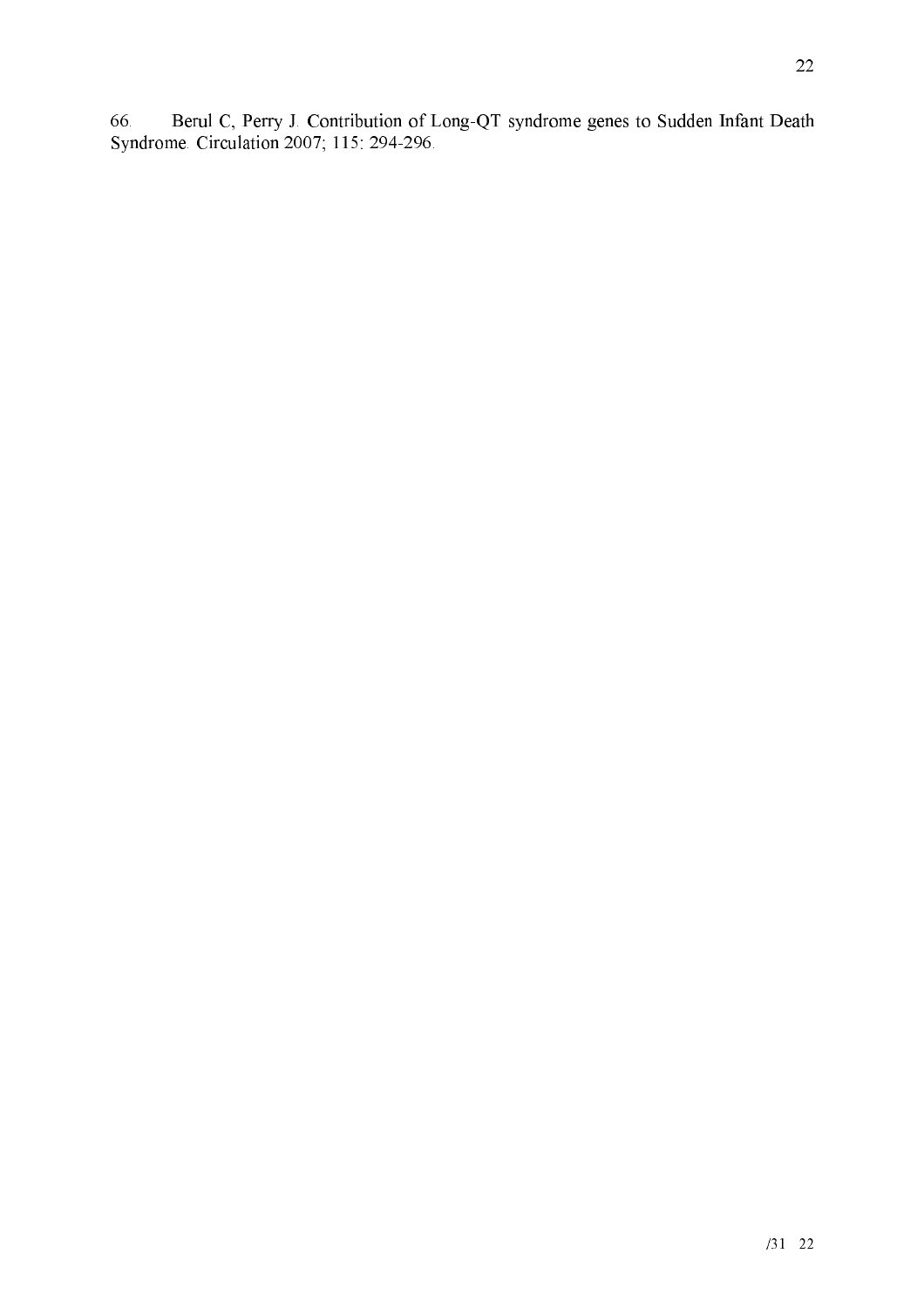|                                        | <b>SIDS INFANTS</b>  | <b>CONTROL INFANTS</b> |
|----------------------------------------|----------------------|------------------------|
| No.                                    | 18                   | 18                     |
| Gender (M/F)                           | 13/5                 | 13/5                   |
| <b>Gestational age (weeks)</b>         | $38(27-41)$          | $38(27-41)$            |
| Birth weight (g)                       | $2.925(0.96-3.98)$   | 2.790 (1.090-3.840)    |
| Age at sleep study (weeks)             | $8(5-19)$            | $8(5-19)$              |
| Weight at sleep study (g)              | $4.380(2.220-5.900)$ | 4.845 (2.000-6.400)    |
| Sleep position (prone/supine)          | 9/9                  | 9/9                    |
| Age at death (weeks)                   | $13.5(10-36)$        |                        |
| Maternal age (years)*                  | $24(20-29)$          | $27(21-36)$            |
| <b>History:</b>                        |                      |                        |
| <b>Sibling of SIDS cases</b>           | $\mathbf{1}$         | $\mathbf{0}$           |
| <b>Preterm infants</b>                 | 6                    | 6                      |
| Inappropriate<br>weight<br>for $2$     |                      | $\overline{2}$         |
| gestational age                        |                      |                        |
| <b>Maternal smoking</b>                | 5                    | $\mathbf{1}$           |
| <b>Multiple births</b>                 | 3                    | 3                      |
| Cyanosis episode during the first 1    |                      | $\mathbf{0}$           |
| day of life                            |                      |                        |
| Noisy breathing or snoring 3           |                      | $\overline{4}$         |
| during sleep                           |                      |                        |
| <b>Breath-holding spells</b>           | 1                    | $\overline{2}$         |
| difficulties<br>(fatigue, 2<br>Feeding |                      | 5                      |
| choking.)                              |                      |                        |
| <b>Regurgitations</b>                  | 5                    | 5                      |
| Cisapride therapy                      | $\overline{2}$       | 3                      |
| $(0.80 \text{ mg/kg/day})$             |                      |                        |

## 1. TABLE 1: Major characteristics of the infants studied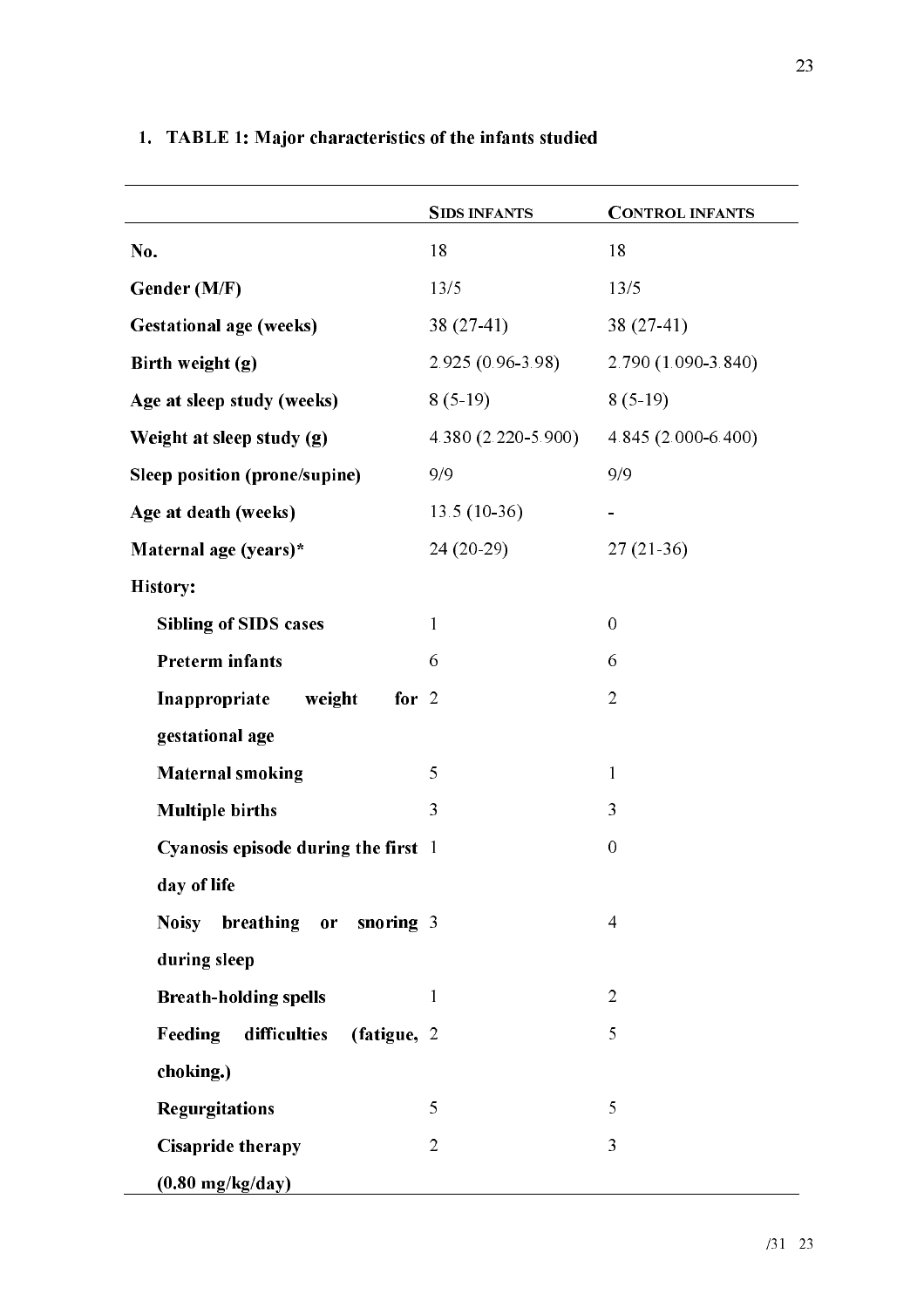The figures represent absolute, median and range values.

\*Wilcoxon matched-paired test between SIDS cases and controls,  $p < 0.05$ .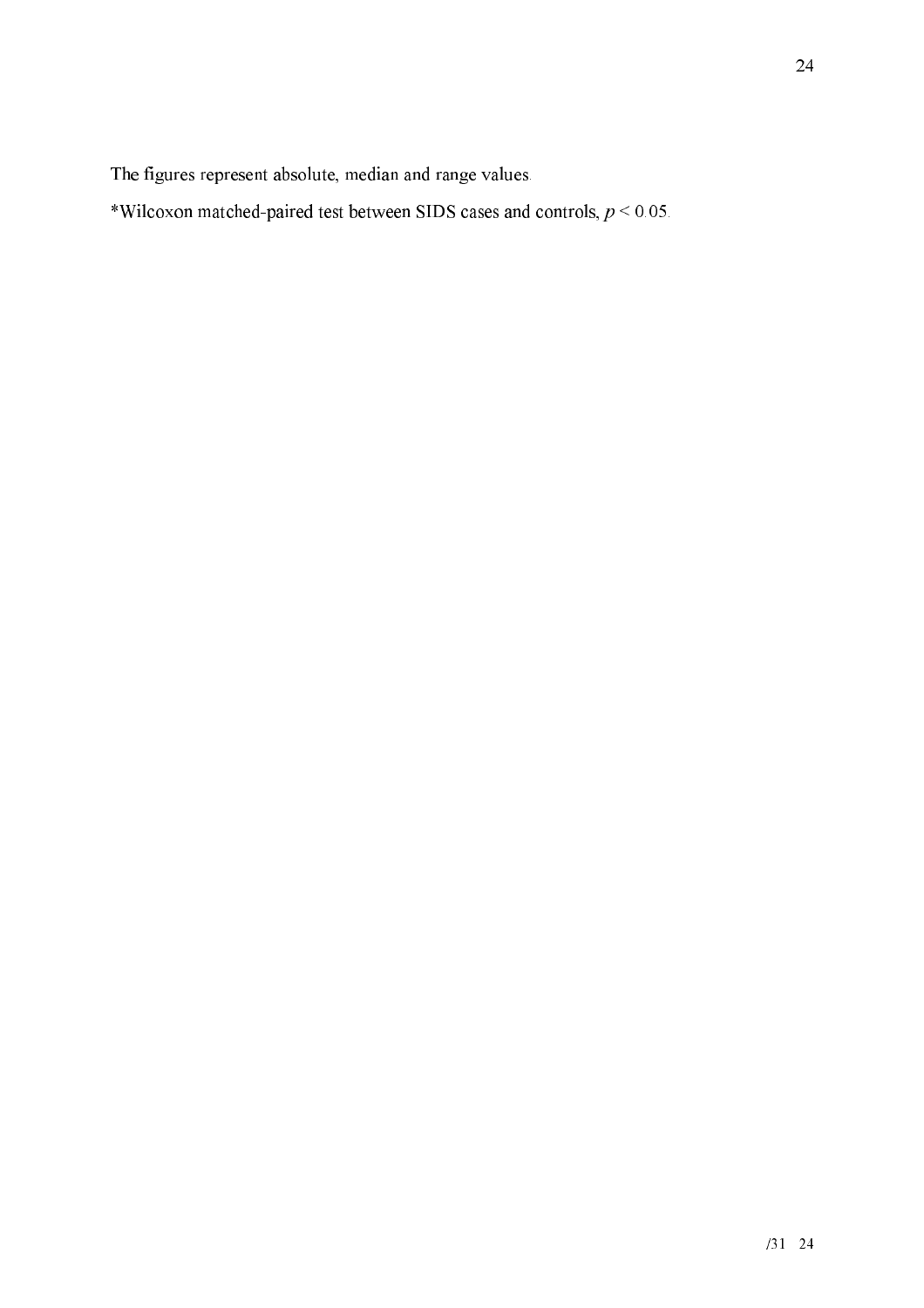|                                                   | <b>FUTURE SIDS</b> | <b>CONTROL</b>       | $\boldsymbol{P}$ |
|---------------------------------------------------|--------------------|----------------------|------------------|
|                                                   | <b>INFANTS</b>     | <b>INFANTS</b>       |                  |
| <b>Total Recording Time (min)</b>                 | 480 (330-510)      | 480 (290-510)        | <b>NS</b>        |
| <b>Total Sleep Time (min)</b>                     | 347 (228-480)      | 370 (198-440)        | NS               |
| Sleep Efficiency (%)                              | $80.2(48-100)$     | 77.3 (56.3-91.7)     | NS               |
| NREM sleep (%)                                    | $29.9(16.6-43.1)$  | 32.6 (10.4-40.7)     | NS               |
| REM sleep $(\% )$                                 | 46.1 $(24.4-69.8)$ | 42.6 $(25.2 - 61.6)$ | <b>NS</b>        |
| Mvt(%)                                            | $4.65(0-15.5)$     | $4(0.1-10.7)$        | <b>NS</b>        |
| Central apnea frequency (/h sleep)                | $4.8(0.7-19.4)$    | $6.4(3.2-15.4)$      | NS               |
| Central apnea duration (s)                        | $7.8(5.1-10.2)$    | $7.4(4.3-10.1)$      | <b>NS</b>        |
| Obstructive events frequency (/h)                 | $0.88(0-4.85)$     | $0.22(0-1.91)$       | 0.004            |
| <b>Obstructive events duration (s)</b>            | $8.1(4.1-18.9)$    | $7(4-9.1)$           | <b>NS</b>        |
| <b>Basal Heart Rate (bpm) NREM</b>                | 133 (105-147)      | 125.5 (109-150)      | <b>NS</b>        |
| <b>Basal Heart Rate (bpm) REM</b>                 | 136 (109-156)      | $131(111-155)$       | <b>NS</b>        |
| <b>Basal</b><br><b>Breathing</b><br>Rate<br>(bpm) | $39(21-45)$        | $31(19-39)$          | <b>NS</b>        |
| <b>NREM</b>                                       |                    |                      |                  |
| <b>Basal Breathing Rate (bpm) REM</b>             | 43 (24-48)         | $36(20-40.5)$        | NS.              |
| Oxygen saturation values (%)                      | 93.7 (86.5-98.6)   | 95.8 (88.5-97.3)     | NS               |

Table 2: Sleep and cardiorespiratory characteristics of SIDS victims and control infants

The figures represent median and range values. Statistical analyses were performed with Wilcoxon matched-paired test between SIDS cases and controls,  $p < 0.05$ .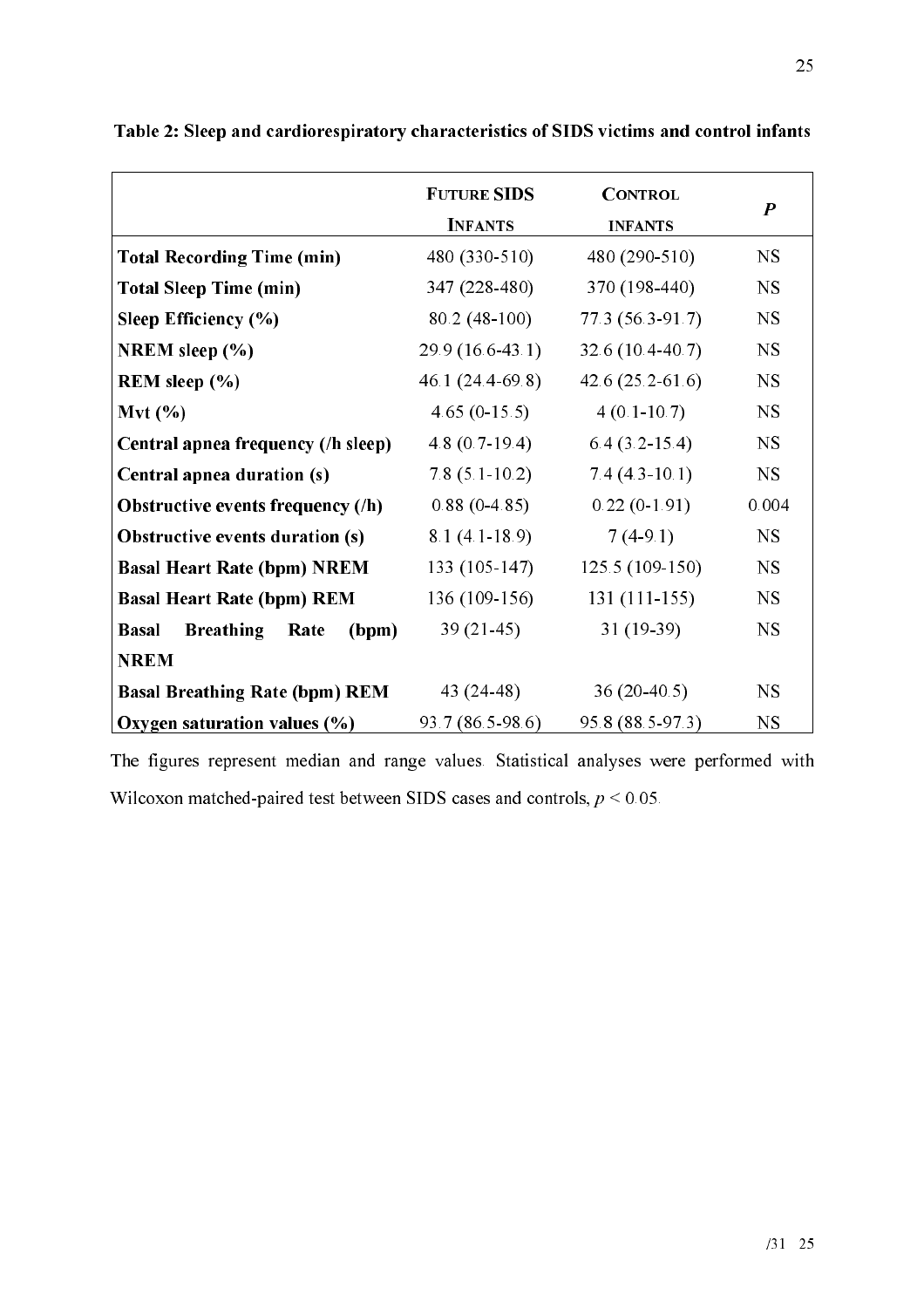| <b>QTC VALUES</b>           | <b>FUTURE SIDS</b> | <b>CONTROL</b>  | $\boldsymbol{P}$ |
|-----------------------------|--------------------|-----------------|------------------|
| (ms)                        | <b>INFANTS</b>     | <b>INFANTS</b>  |                  |
| <b>Total Sleep</b>          |                    |                 |                  |
| Median                      | 396.2 (342.5-452)  | 373 (327.5-409) | 0.019            |
| Max                         | 405 (358-480)      | 392.5 (335-428) | 0.022            |
| <b>NREM</b> sleep           |                    |                 |                  |
| Median                      | 393.5 (340-451)    | 375.25 (413)    | 0.029            |
| Max                         | 401 (349-459)      | 387 (334-428)   | 0.023            |
| <b>REM</b> sleep            |                    |                 |                  |
| Median                      | 387.2 (345-466)    | 371 (328.5-408) | 0.045            |
| Max                         | 398 (354-480)      | 386.5 (333-428) | <b>NS</b>        |
| <b>NREM</b> sleep/REM sleep |                    |                 |                  |
| Median                      | <b>NS</b>          | <b>NS</b>       |                  |
| Max                         | <b>NS</b>          | <b>NS</b>       |                  |

TABLE 3: QTc values of SIDS and matched control infants during total sleep time, REM and NREM sleep.

The figures represent absolute, median and range values. Statistical analyses were performed with Wilcoxon matched-paired test between SIDS cases and controls,  $p \le 0.05$ .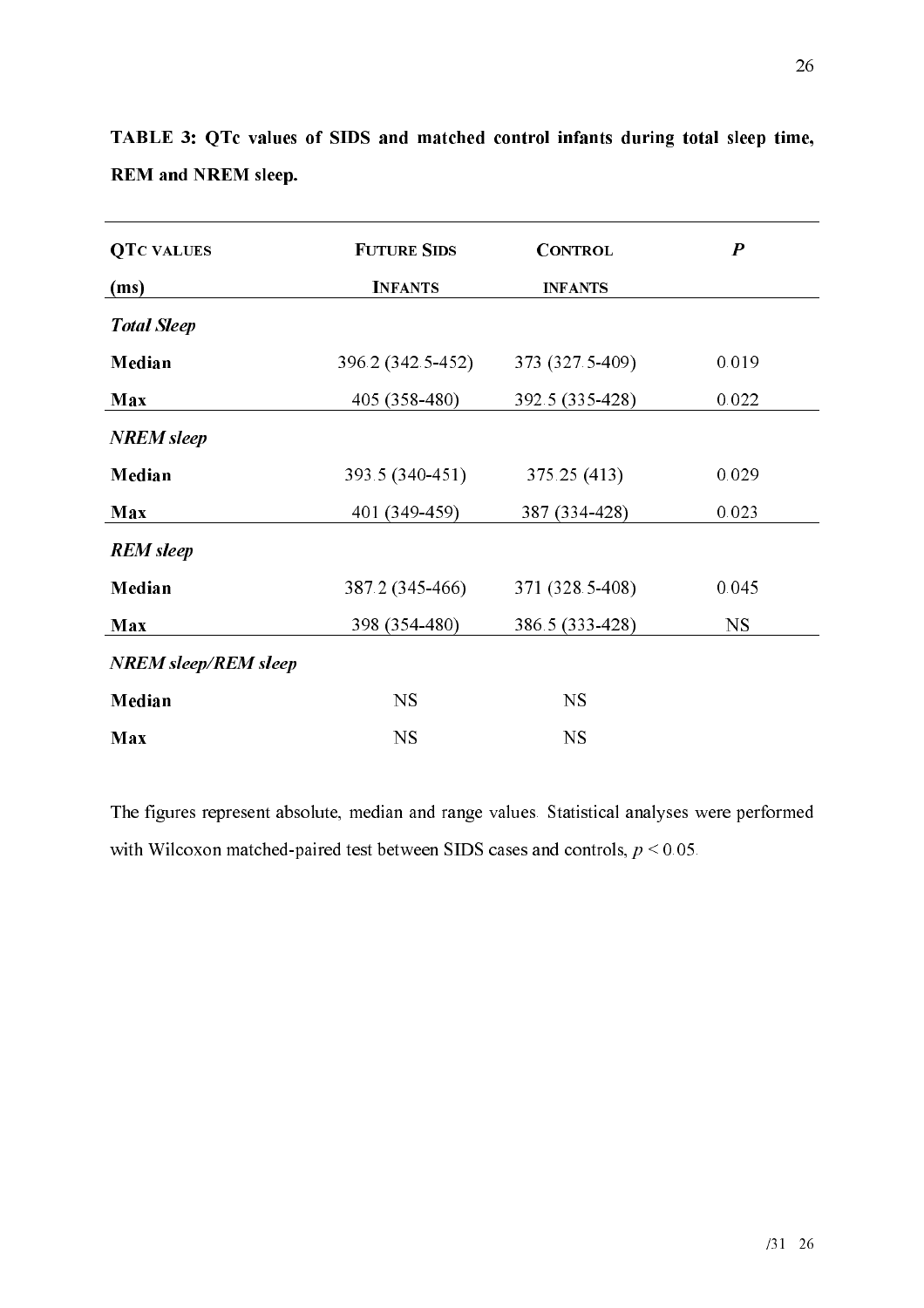|                  |                                         | SIDS Infants |                      | Control infants |          |                      |
|------------------|-----------------------------------------|--------------|----------------------|-----------------|----------|----------------------|
|                  |                                         |              | $\operatorname{Max}$ |                 |          | $\operatorname{Max}$ |
|                  | $\operatorname{Mean} \operatorname{HR}$ | Mean QTc     | QTc                  | Mean HR         | Mean QTc | QTc                  |
| $\mathbf{1}$     | 104                                     | 342.5        | 358                  | $105\,$         | 327.5    | 335                  |
| $\overline{2}$   | 100.5                                   | 353          | 367                  | $112.5\,$       | 350.5    | 365                  |
| 3                | 89                                      | 400          | 420                  | 103             | 406      | 409                  |
| $\overline{4}$   | 106                                     | 374          | 392                  | 105.5           | 372      | 381                  |
| 5                | 103                                     | 452          | 480                  | 123             | 333      | 407                  |
| 6                | 114                                     | $420\,$      | 444                  | 109             | 388      | 401                  |
| $\boldsymbol{7}$ | 111                                     | 400          | 412                  | 89              | 409      | 428                  |
| $\,$ 8 $\,$      | 92.5                                    | 357          | 372                  | 93              | 371      | 392                  |
| 9                | 109.5                                   | 397          | 425                  | 87.5            | 377.5    | 398                  |
| 10               | 105                                     | 390          | 398                  | 94              | 384      | 392                  |
| 11               | 82.5                                    | 409.5        | 417                  | 94              | 364      | 386                  |
| 12               | 99                                      | 384          | 401                  | 92              | 379      | 400                  |
| 13               | 84                                      | 378          | 391                  | 84              | 371.5    | 394                  |
| 14               | 109                                     | 352          | 362                  | 94              | 364      | 387                  |
| 15               | 103                                     | 396          | 407                  | 94              | 387.5    | 401                  |
| 16               | 101                                     | 402          | 415                  | 96              | 380      | 393                  |
| 17               | 96.5                                    | 396.5        | 408                  | 95              | 374      | 386                  |
| 18               | $108\,$                                 | 399          | 403                  | 93              | 360      | 375                  |

Table 4: Individual mean Heart Rate (HR), mean and max QTc values for SIDS and control infants

The figures represent median HR, median and max QTc values in total sleep time.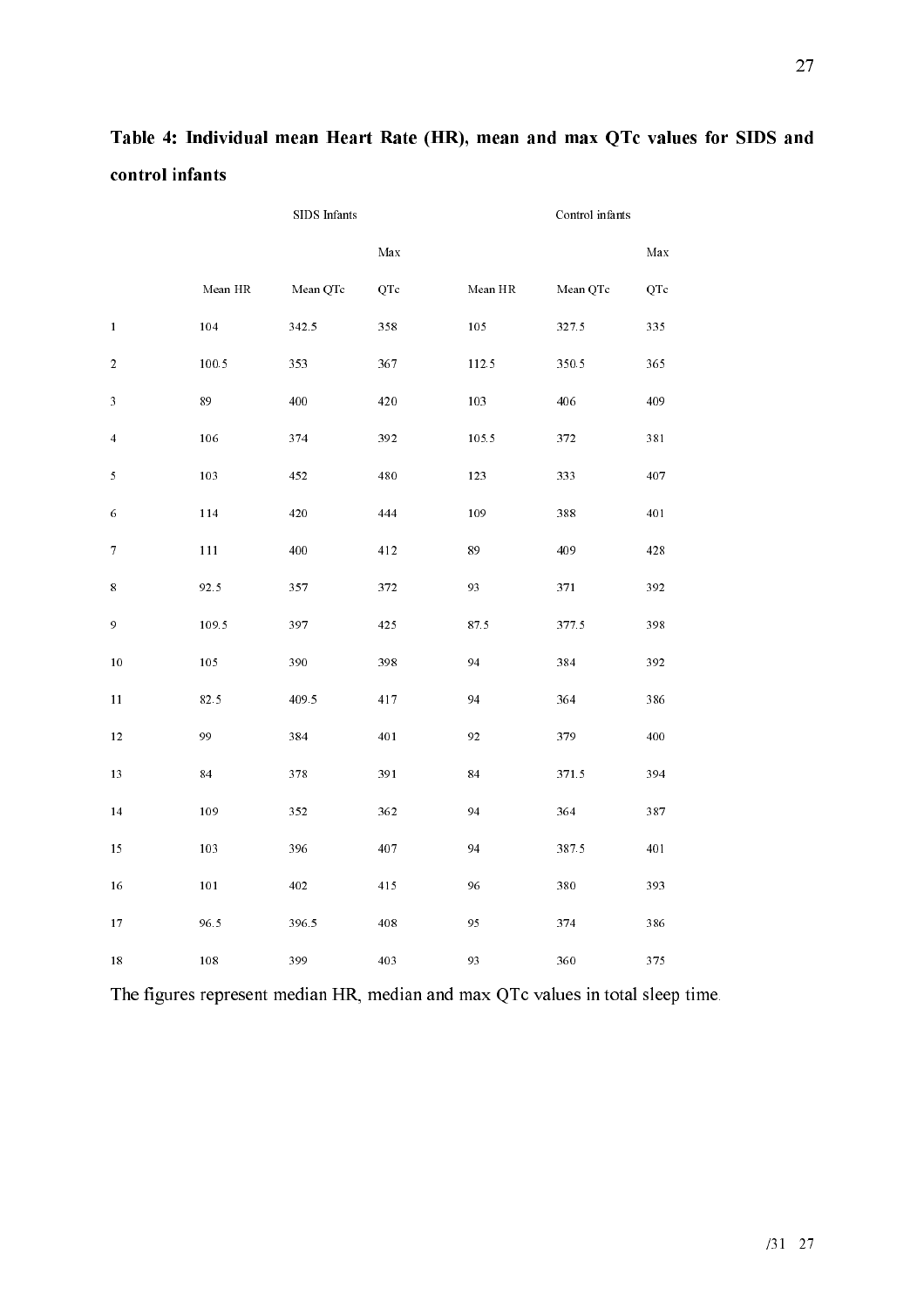| <b>QTC VALUES</b>    | <b>FUTURE SIDS</b> | <b>CONTROL</b>  | $\boldsymbol{P}$ |
|----------------------|--------------------|-----------------|------------------|
| (ms)                 | <b>INFANTS</b>     | <b>INFANTS</b>  |                  |
| <b>Median values</b> |                    |                 |                  |
| $21:00-00:00$ h      | 387.5 (344-413)    | 375 (350-399)   | 0.019            |
| $00:01-03:00$ h      | 390.5 (354-466)    | 375 (349.5-422) | 0.016            |
| $03:01-06:00$ h      | 391 (343.5-457.5)  | 372.5 (346-423) | 0.010            |
| <b>Max values</b>    |                    |                 |                  |
| $21:00-00:00$ h      | 394 (344-425)      | 380 (354-400)   | <b>NS</b>        |
| $00:01-03:00$ h      | 396 (354-480)      | 384 (350-428)   | <b>NS</b>        |
| $03:01-06:00$ h      | 394 (343.5-467)    | 378 (351-428)   | 0.050            |

### TABLE 5: QTc values of SIDS and matched control infants throughout the night.

The figures represent absolute, median and range values. Statistical analyses were performed with Wilcoxon matched-paired test between SIDS cases and controls,  $p < 0.05$ .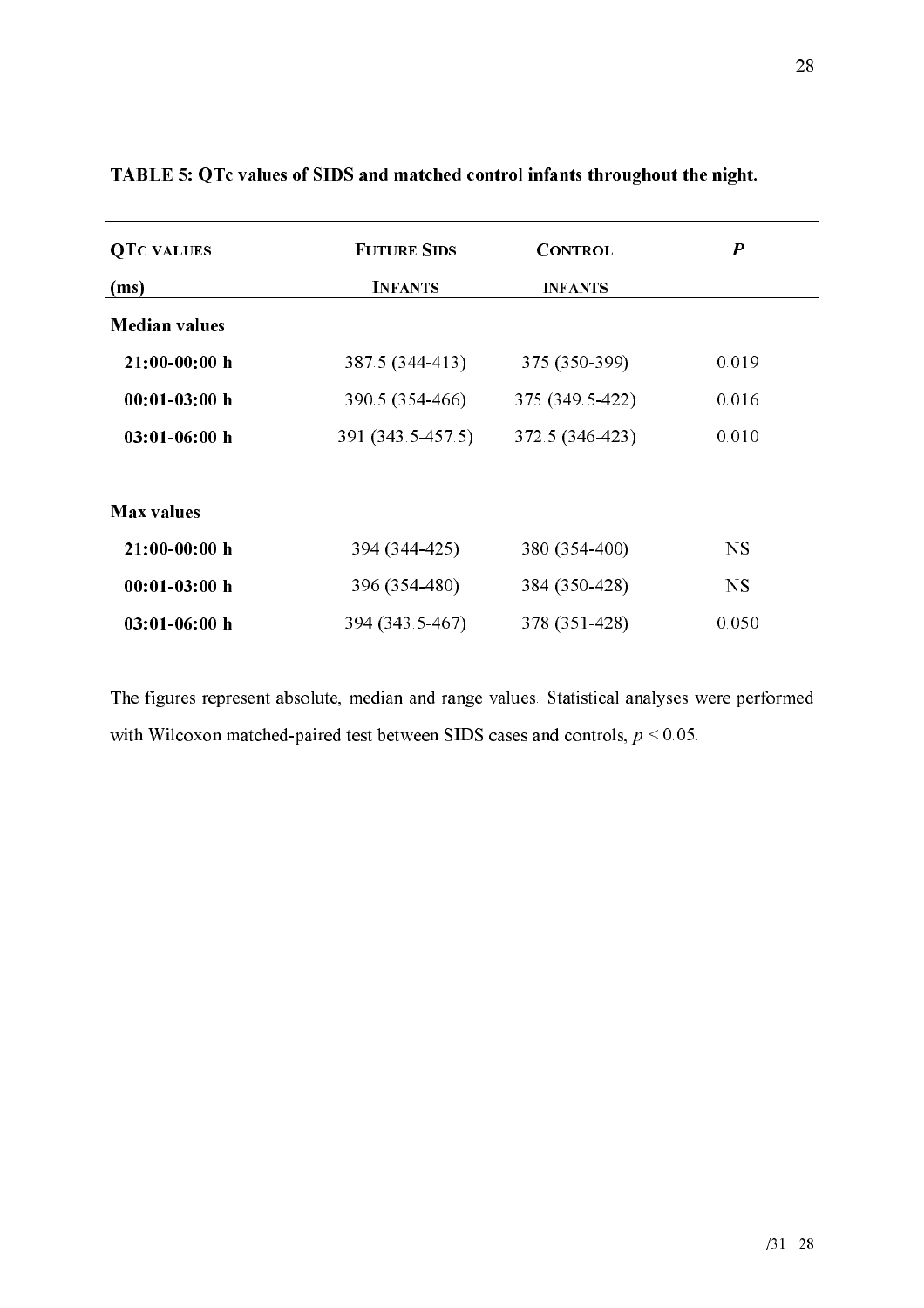|                             | <b>FUTURE SIDS</b>  | <b>CONTROL</b>       | $\boldsymbol{P}$ |
|-----------------------------|---------------------|----------------------|------------------|
|                             | <b>INFANTS</b>      | <b>INFANTS</b>       |                  |
| <b>Total Sleep</b>          |                     |                      |                  |
| HF Power $(ms^2)$           | $13.07(5.06-98)$    | 31.64 (3.56-174.61)  | < 0.001          |
| HF Normalized Power $(\% )$ | $6.25(2.5-23.60)$   | $13.10(2.45-54.50)$  | 0.002            |
| LF/HF power ratio $(\% )$   | 8.99 (1.38-24.24)   | $5.04(0.71-18.82)$   | 0.005            |
| <b>NREM Sleep</b>           |                     |                      |                  |
| HF Power $(ms^2)$           | $10.63(5.06-46.94)$ | 36.59 (3.56-167.68)  | 0.006            |
| HF Normalized Power $(\% )$ | $10.20(5-17.3)$     | $21.75(4.5-54.5)$    | 0.008            |
| LF/HF power ratio $(\% )$   | $6.65(2.06-13.98)$  | $1.96(0.71-18.82)$   | 0.050            |
| <b>REM</b> sleep            |                     |                      |                  |
| HF Power $(ms^2)$           | $14.09(5.6-98)$     | 29.99 (11.91-174.61) | 0.027            |
| Normalized Power $(\% )$    | $5.4(2.5-23.6)$     | $7.68(2.45-14.9)$    | NS.              |
| LF/HF power ratio $(\% )$   | 9.53 (1.38-24.24)   | 5.33 (2.52-17.44)    | 0.046            |

TABLE 6: Short-term spectral analysis in SIDS and control infants

The figures represent absolute, median and range values. Statistical analyses were performed with Wilcoxon matched-paired test between SIDS cases and controls,  $p \le 0.05$ .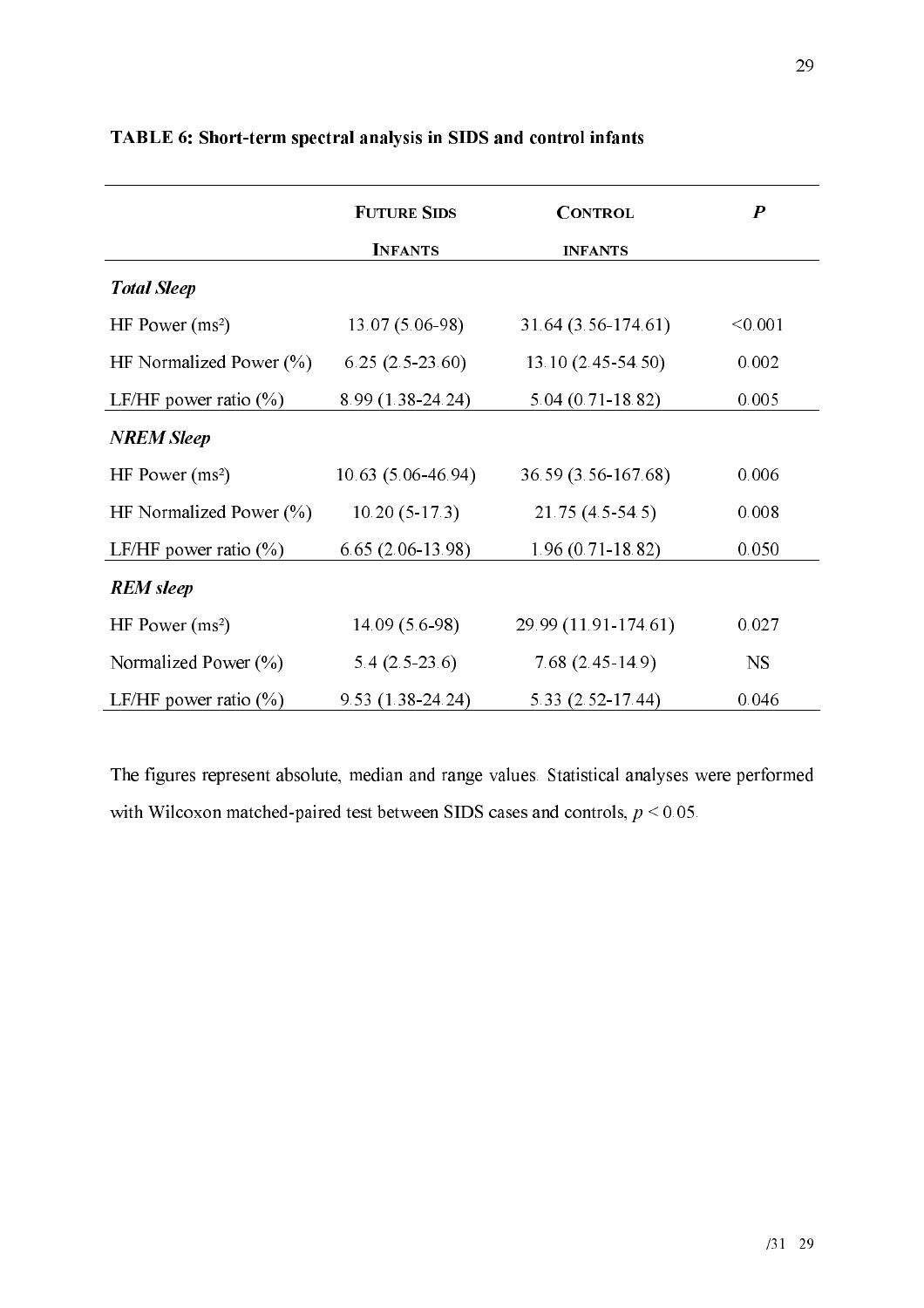

Figure 1: Nycthemeral variations of median QTc values in SIDS and matched control infants. Statistically significant  $(\ast)$ .

The figures represent median values.